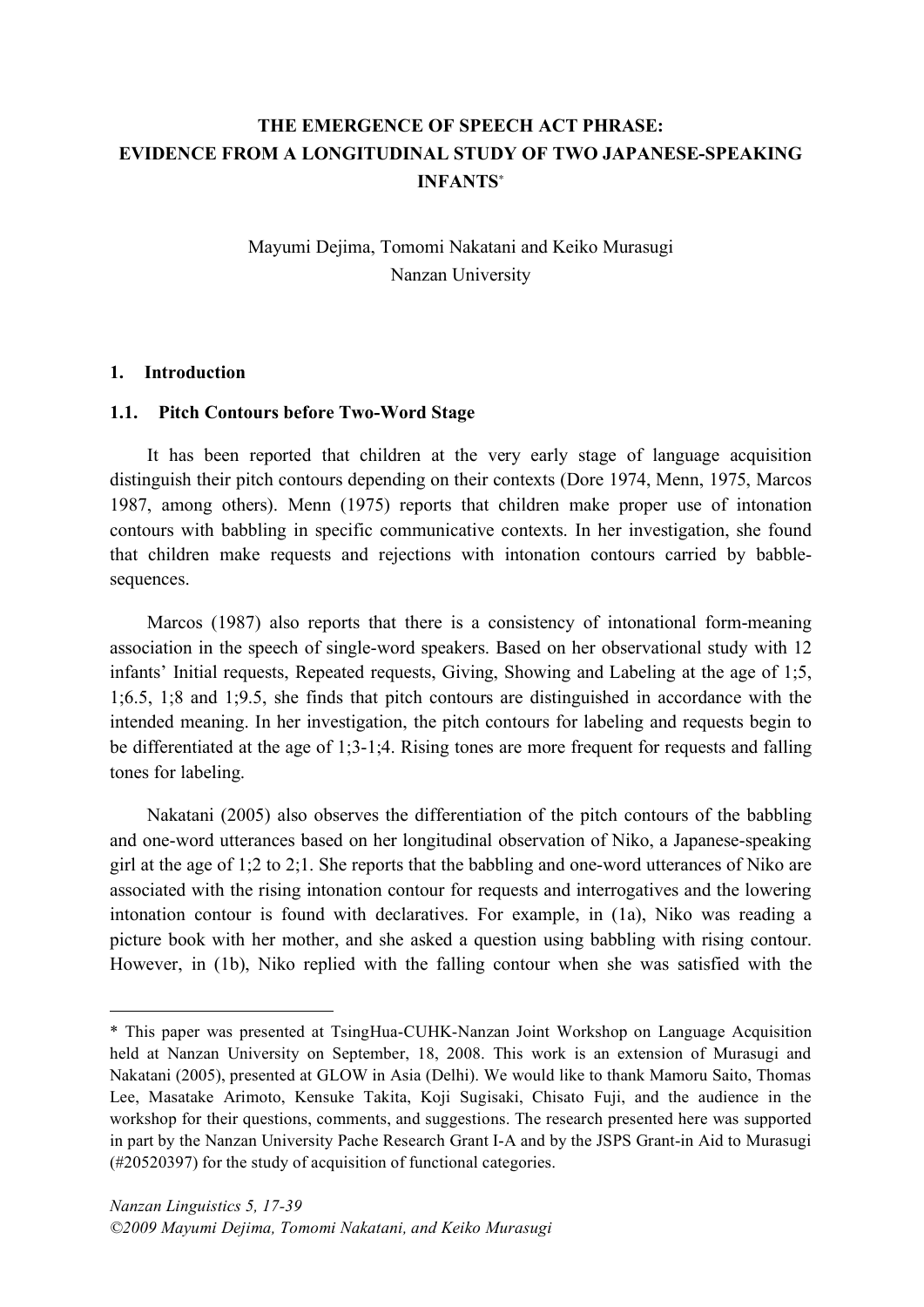answer that the mother gave. We consider that those utterances are declaratives.

- (1) Situation: Niko (1;7) is reading a picture book with her mother. She looks at a page with a lot of washing hanged out on the line.
	- a. Niko:  $[a \uparrow a] + (pointing to an a pron)$ Mother: Kore wa Aa-tyan no epuron. this Top Aa-tyan's apron 'This is Aa-tyan's apron.' Niko:  $[a \uparrow a] + (pointing to a pair of two terms)$ Mother: Kore wa Aa-tyan no zubon. this Top Aa-tyan's trousers 'This is Aa-tyan's trousers.' b. Niko: [a:↓a:↓a:↓] Mother: Un, un, un.

yes yes yes 'Yes, yes.'

Niko: [a:↓a:↓a:↓]

Figure 1 and 2 is the result of the PRAAT analysis. As shown in Figure 1, the pitch of the second utterance edge is associated with rising contour. On the other hand, as shown in Figure 2, the pitch contour of the declaratives in babbling is falling, and the pitch is lower than that of request.

**Figure 1.** F0 contour (pitch contour) of the utterance of babbling [a↑a↑] in request context uttered by Niko at 1;7.

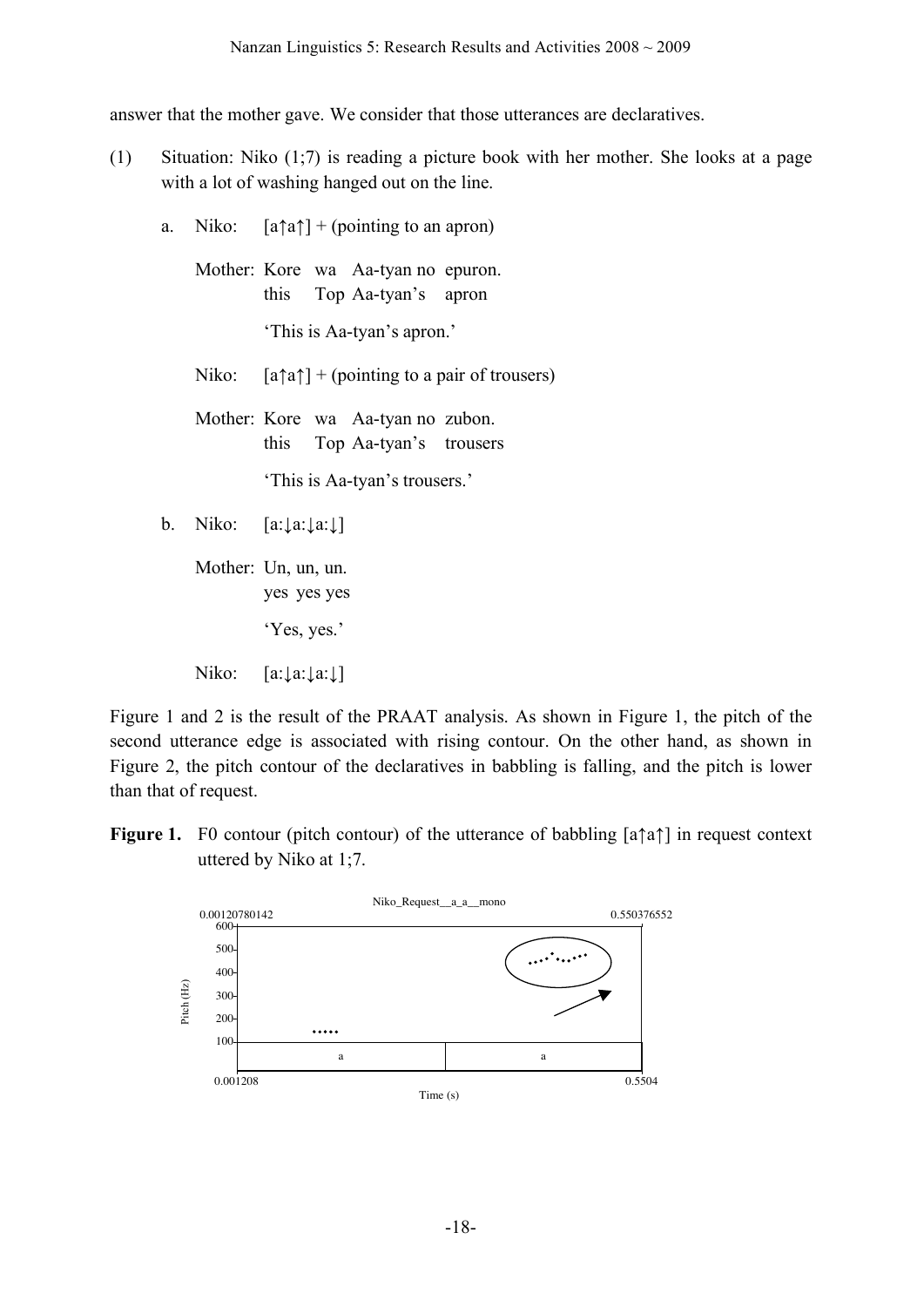**Figure 2.** F0 contour (pitch contour) of the utterance of babbling  $[a: \lfloor a:\rfloor a:\rfloor]$  in declarative context uttered by Niko at 1;7.



The pattern of intonation in one-word utterances is almost parallel with that of babbling. (2a) is an example of interrogatives and (2b) is an example of declaratives.

(2) Situation: Niko (1; 10) is reading a book.

| a. | Niko: [nena] (=sister's name) |                                                                        |        |  |  |
|----|-------------------------------|------------------------------------------------------------------------|--------|--|--|
|    |                               | [a: tan] $(=mother)$                                                   |        |  |  |
|    |                               | $[nn:\uparrow n:n:\uparrow] + (pointing to a pair of pants in a book)$ |        |  |  |
|    |                               | Mother: Aa-tyan to<br>Aa-tyan with<br>same                             | onazi. |  |  |
|    |                               | 'It is the same as Aa-tyan's pants.'                                   |        |  |  |
| b. | Niko: [ne na $\downarrow$ ]   |                                                                        |        |  |  |
|    |                               | a∶ tan↓                                                                |        |  |  |

In (2a), Niko wanted to ask whether those pants were Nena's, her sister, and Aatan's, her mother, properties or not with rising contour. In contrast, in (2b), after her mother replied to her question, she uttered [nena, a: tan] again with satisfaction with falling contour. Figure 3 and 4 are their PRAAT analysis. The pitch contour of each one-word for request is rising at the end of the utterance as shown in Figure 3, while that is falling in the declaratives as shown in Figure 4.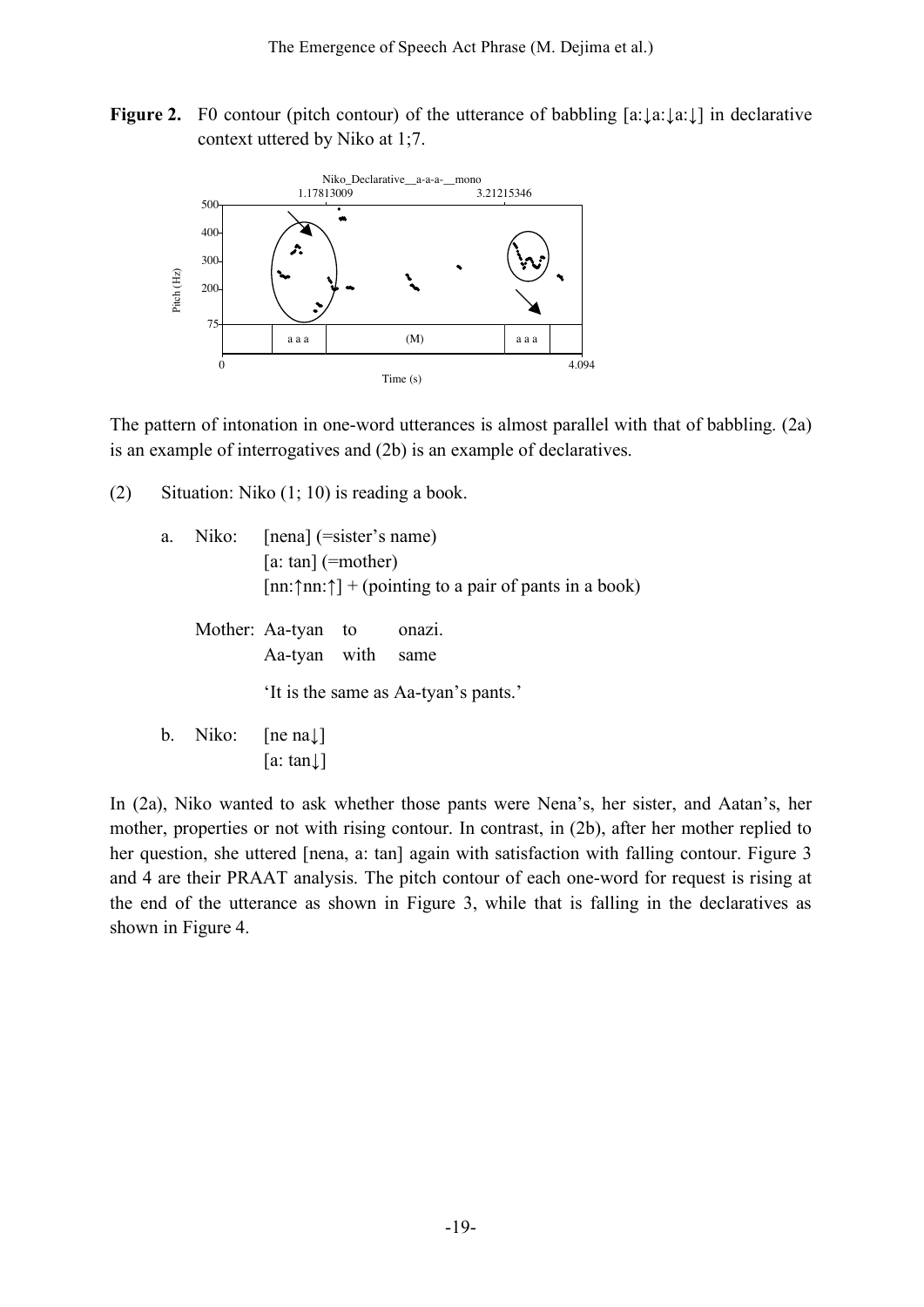**Figure 3.** F0 contour (pitch contour) of the utterance of one-word utterance [nena a: tan] in request context uttered by Niko at 1;10.



**Figure 4.** F0 contour (pitch contour) of the utterance of one-word utterance [nena a: tan] in declarative context uttered by Niko at 1;10.



### **1.2. Continuity Hypothesis**

How does the infants' knowledge of speech act differentiated by the intonation and pitch succeed to their syntax? According to Snow (2006), the intonation of their target grammar starts to appear after the two-word utterances. Snow (2006) argues that "the milestone event in children's acquisition of expressive syntax is the appearance of two-word combinations at about 18 months, which coincides exactly with the dramatic growth in intonation that was observed in this and other studies. (p.294)" Contra Snow, Prieto and Varnell (2007) discusses that children's emerging intonation is largely independent of grammatical development on the basis of the observation of four Catalan-speaking children from 12 to 26 months. Despite the fact that the start of the two-word period was so different across the two groups of children, they did not find a substantial difference in the production of nuclear pitch accents and boundary tones. However, they conclude that the infants' meaningful intonation patterns depend on adult interpretation of infants' vocalization, and the interpretation is influenced on the intonation patterns of the target languages. We call this the Discontinuity Hypothesis.

On the other hand, some researchers claim that infants' intonation patterns reflect the grammatical knowledge that they obtain innately. On the line of their theory, controlled intonation is the indication of the finite grammar and it remains in their speech. That is, there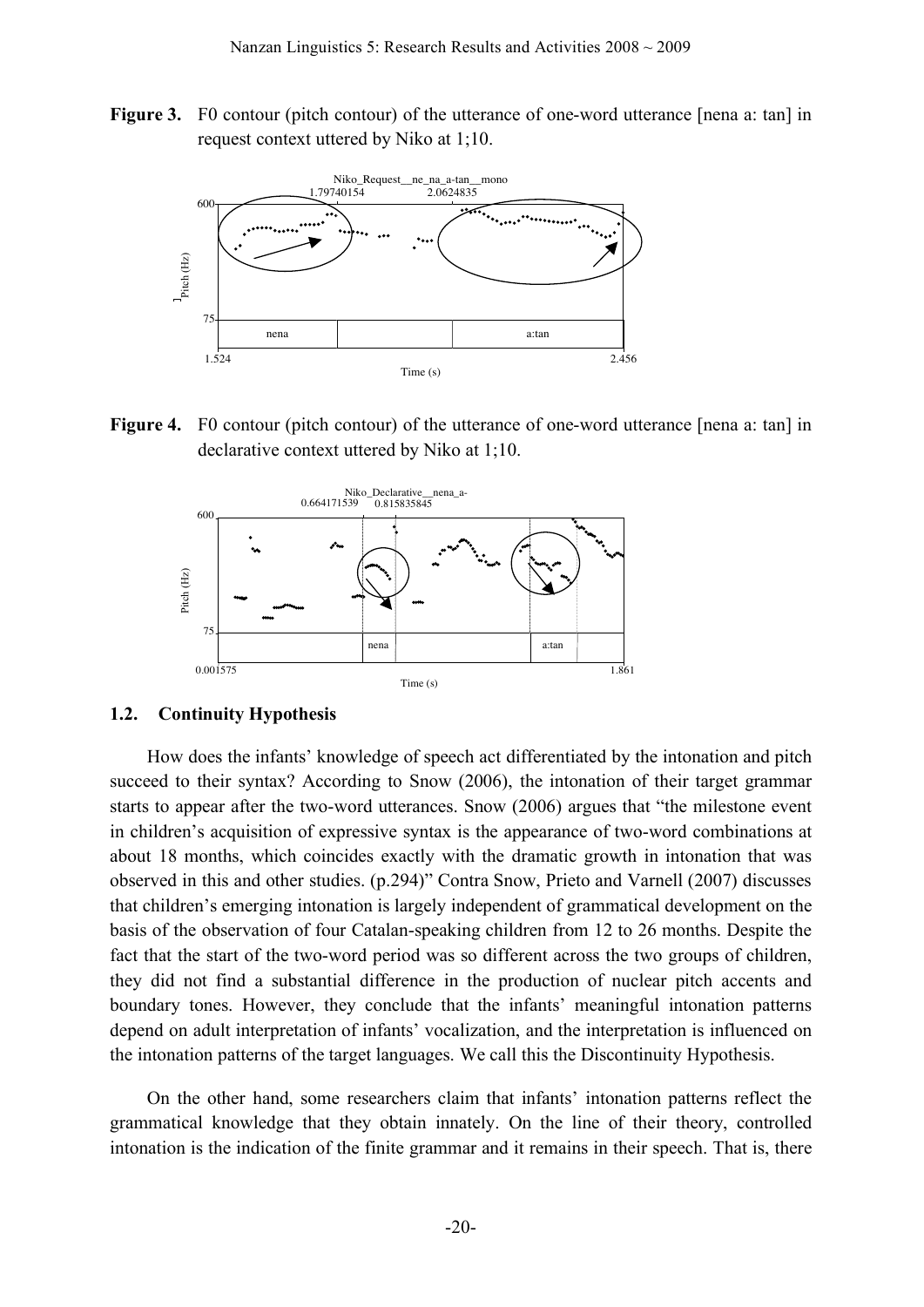is continuity between child languages and adult languages. We call this the Continuity Hypothesis. For example, Murasugi and Nakatani (2005) argue that the representation of the intended meaning starts before the onset of the single-word utterances, even though the adult lexicon is invisible and the utterances are not verbally syntactically structured. The combination of vocalization with intonation and gestures convey the propositions in babbling and single-word period by controlling intonation and gestures. They propose that the intonation and gestures carry the function that functional categories eventually take care of in the adult grammar and then, the intended meaning is associated with sound. Murasugi and Nakatani's analysis can be schematized as in (3). Children realize their syntax and lexicon by using intonation and gestures to connect intended meaning and sound, and link the discourse and the utterance. Demuth and McCullough (2008) examine the emergence of articles in five English-speaking one- to two-year-olds. They propose that the variability in children's early article use depends on phonological constraints rather than syntactic or semantic limitations. This suggests that there is a stage where children cannot represent the syntactic morphemes just like adults', despite the fact that they have the knowledge of it. From this perspective, we could predict that the meaningful intonations could be involved in the grammatical operations, even though they are invisible at the babbling and one-word stage, supporting the Continuity Hypothesis.

(3) a. Child



## **1.3. Adult Language**

Then, what makes the sentence decide on its sentence type in adult language? Many researchers have said that it gets involved in the CP layers. Rizzi (1997) proposes "CP layers hypothesis" under which CP is a set of some independent projections such as Force, Topic, Focus, and Finite projections, and these projections are in layers. Force works together with Finiteness and specifies types of each sentence such as declarative, question, exclamative, for example. According to Rizzi (1997), CP works as the interface both with discourse and proposition. CP connects the upper structure, discourse, with the lower structure, proposition. Among those projections in the CP layers, the top-most layer projection, Force, is in charge of the interface with discourse, and this is the part relevant in the analysis we follow.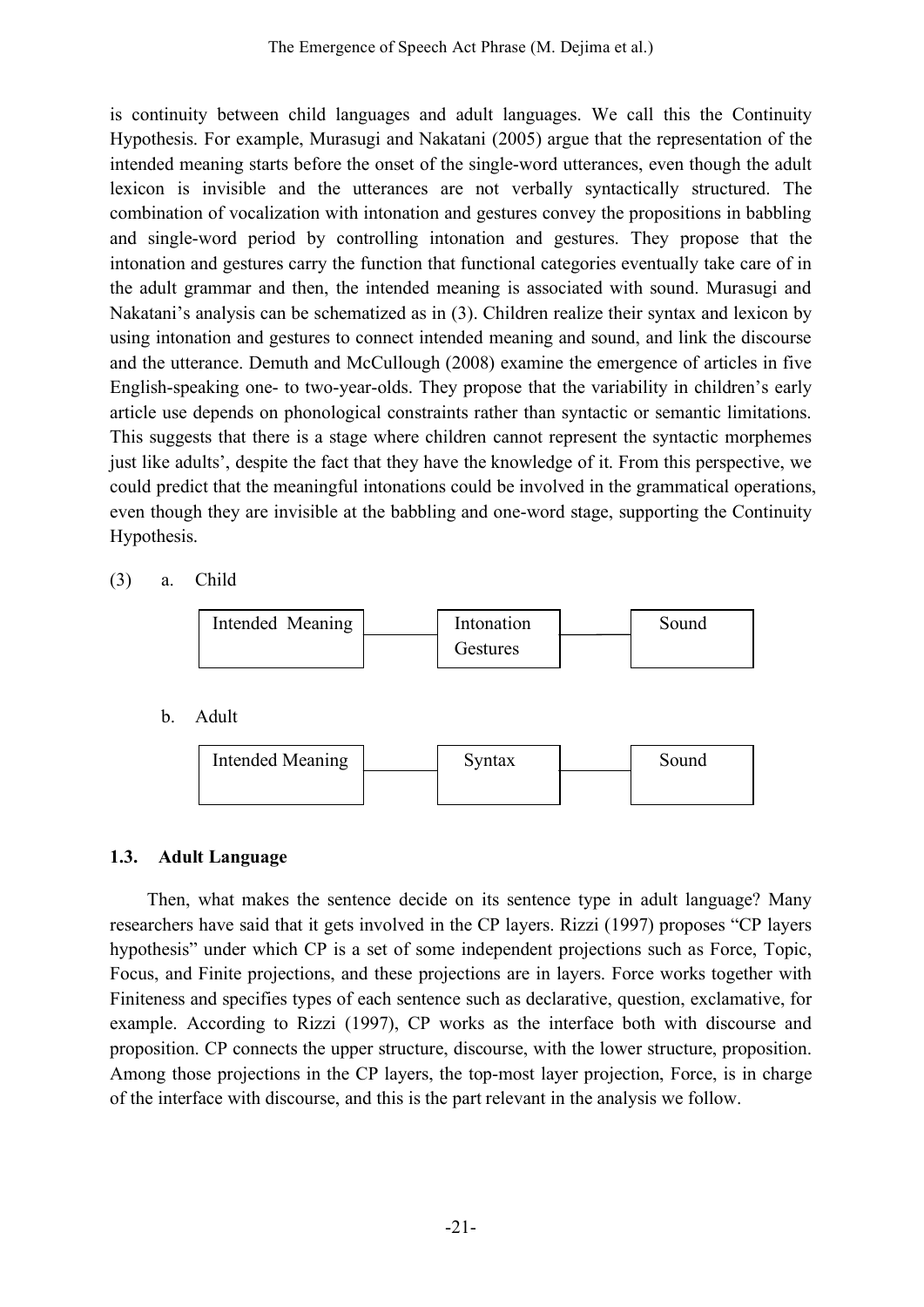### **1.3.1. Speech Act Phrase**

Basically assuming Rizzi's idea, Speas and Tenny (2003) discuss more closely the interaction between syntax and discourse. They propose that there is a phrase on the top of the syntactic structure called Speech Act Phrase. It corresponds to Force phrase in Rizzi's sense, and has a function to fix the notion of the point of view of the sentence, anchoring the proposition of the sentence in the interface with discourse.

Speech Act Phrase has three kinds of discourse-related roles: Speaker role, Addressee role, and Utterance Content role. These roles are universally available in human grammars like thematic roles, and responsible for the relation between syntax and discourse. Speech Act Phrase has a structure which is similar to the vP-shell structure in the sense of Larson (1988), and the three relevant roles are realized as described in (4) below. To be more precise, Utterance Content role is a role assigned to the phrase called Sentience Phrase which occurs below Speech Act Phrase. Sentience Phrase is a projection which is associated both with the proposition of the sentence and Speech Act Phrase. And, the role which controls the Utterance Content role will be responsible for the anchor of the point of view of the sentence.

(4) Declaratives



Speas and Tenny claim that (4) indicates the structure of declaratives. In (4), the Speaker role c-commands the Utterance Content role. In the Speech act phrase, the Speaker role controls the Utterance Content role, and this indicates that the speaker is the anchor of the point of view in this sentence.

## **1.3.2. Interrogative Flip**

Then, what happens when the speaker is not the anchor of the point of view, but the addressee is the anchor instead? For example, questions (interrogatives) are different from declaratives in that the anchor of their point of view is the addressee, not the speaker. Speas and Tenny (2003) propose that the switching the anchor is induced by a syntactic operation. In the recent work, Tenny (2006) named this operation "Interrogative Flip." They propose that "switching a declarative sentence to an interrogative sentence involves a simple flip of the Utterance Content role with respect to the discourse participants (speaker and addressee)." According to them, Interrogative flip is a completely syntactic operation, parallel to the one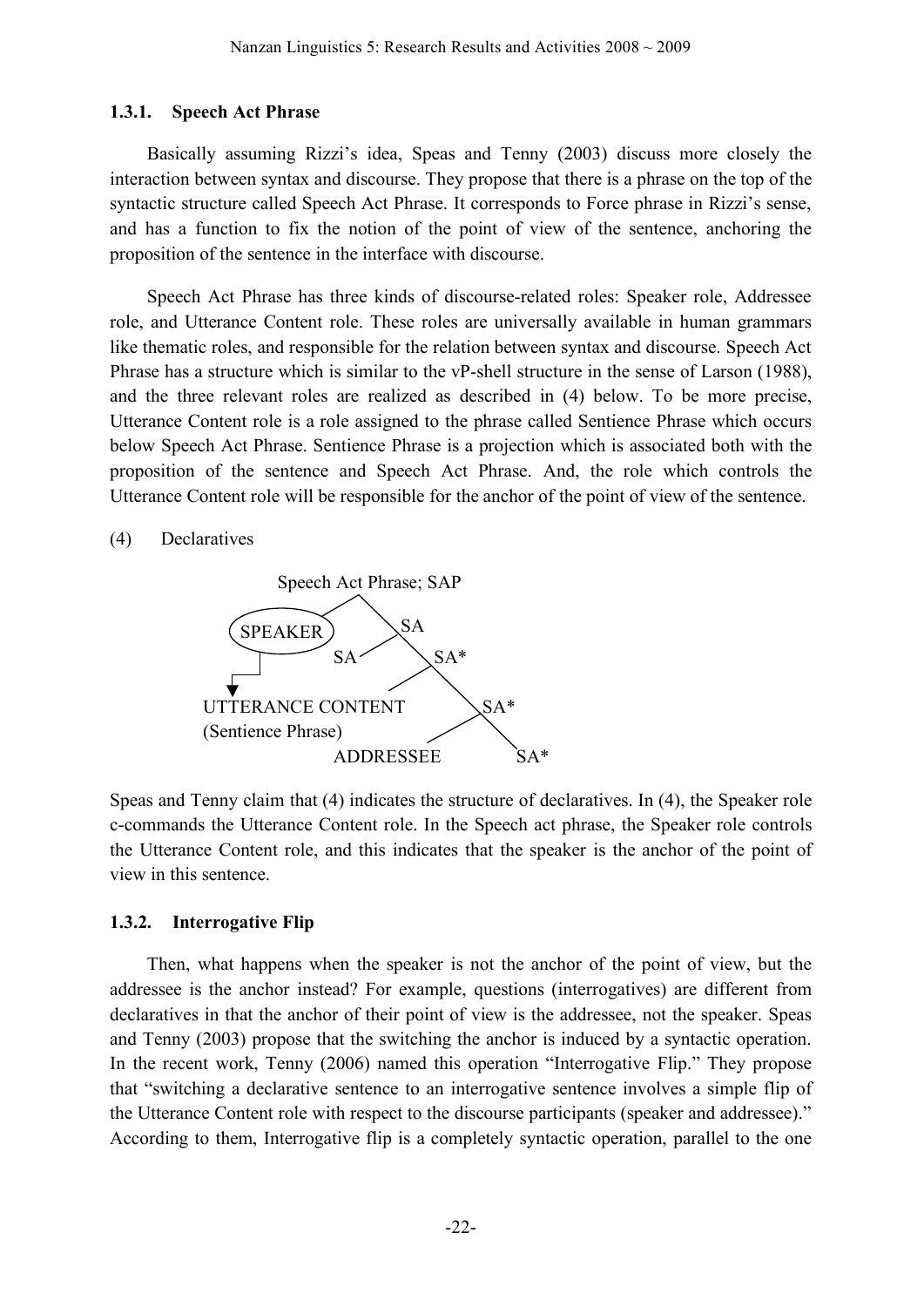given for dative shift by Larson (1988): The Addressee role moves up from the complement position to the specifier position of the lower head, and the former specifier (the Utterance Content role) is demoted to an adjoined position.

Now, how are interrogatives explained under this analysis? In the structure in (5), the Addressee role moves to the spec position above the Utterance Content role. The Addressee is now the closest c-commander of the Utterance Content, and thus controls it. Therefore, the Addressee becomes the anchor of the point of view in interrogatives.

### (5) Interrogatives



In request and imperative sentences, the anchor of the point of view is the addressee just like the interrogatives. In this case too, the Addressee role undergoes the Interrogative Flip, as indicated in (6). Interrogatives on one hand and requests and imperatives on the other differ in that requests and imperatives are associated with nonfinite Sentience Phrase, indicated as [ finite] in (6), while interrogatives are associated with a finite argument.

### (6) Imperatives



## **1.3.3. Speech Act Phrase in Japanese**

Tenny (2006) develops this framework and compares declaratives and interrogatives in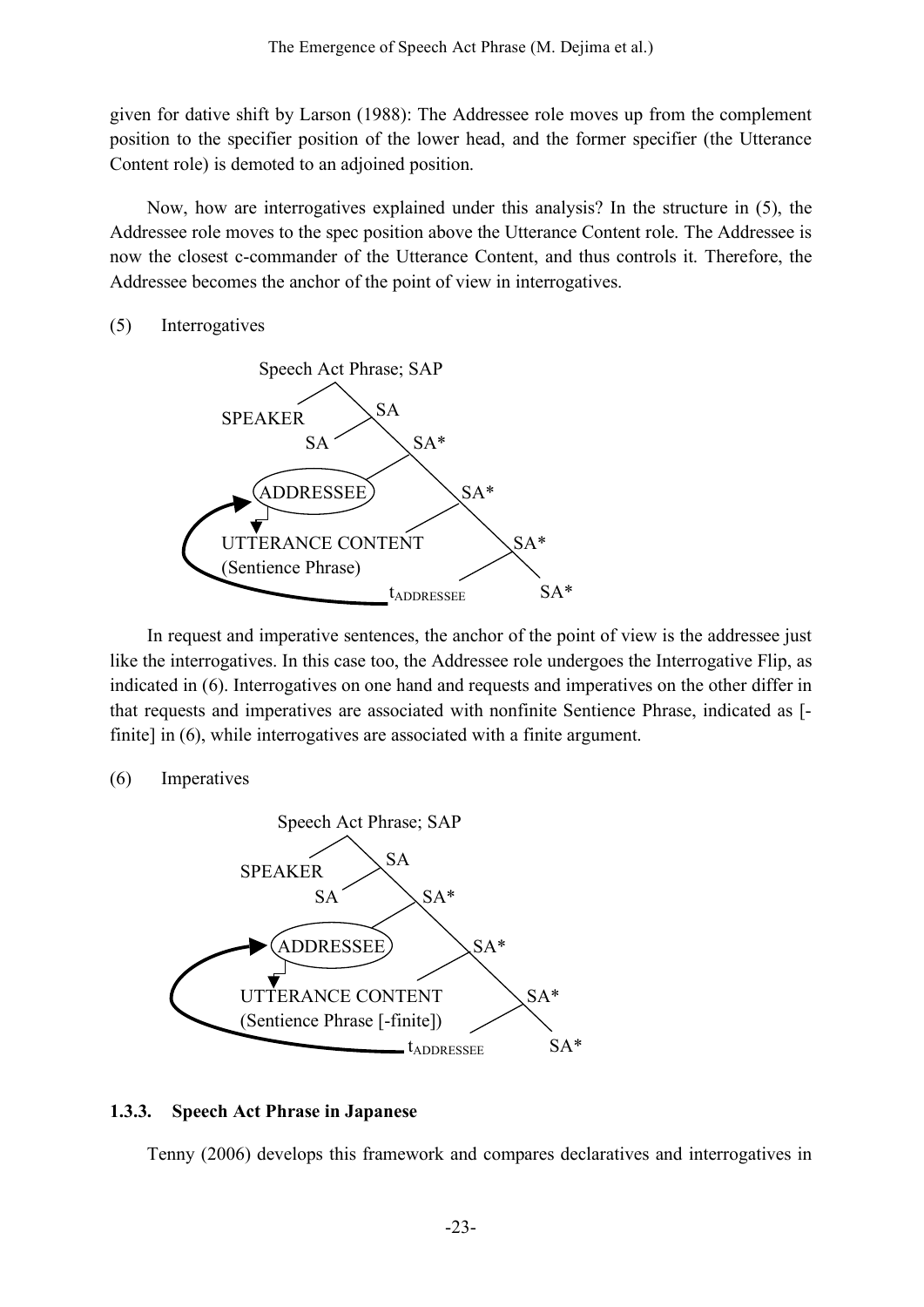Japanese. Japanese declaratives have particles *yo* while interrogatives have *ka*, and they appear sentence-finally at the right periphery. These particles indicate whether the sentence is declarative or interrogative. Given the fact, Tenny (2006) conjectures that these particles are the overt realizations of Speech Act head.

According to Tenny (2006), a declarative sentence such as *Watasi wa samui yo* (I feel cold) has a structure as illustrated in (7).

(7) Japanese declarative sentence: *Watasi wa samui yo* (I feel cold)



In a broad way, *watasi* (I) in the propositional phrase (IP), with [+sentient] and [+discourse participant] features, moves to the specifier position of the Sentience Phrase and is associated with [+sentient] of Seat of Knowledge role, which occurs within Utterance Content role. At the same time, [+discourse participant] feature of *watasi* is associated with that feature of the Speaker role. *Watasi* finally is also associated with [+speaker] in the Speaker role. Then, the sentence is licensed as declarative.

Tenny (2006) also shows the structure of Japanese interrogative sentences like *Anata wa samui ka* (Do you feel cold?). In (8), *anata* (you) moves to the specifier position of the Sentience Phrase, and is associated with the [+sentient] of Utterance content role there. Notice that the Speech Act Phrase performs the Interrogative Flip in this case. Hence, the closest c-commander of the Utterance content role is the Addressee role, not the Speaker role. Thus, *anata* is associated with [+discourse participant] and [-speaker] of the Addressee role in this case, and the sentence is licensed as interrogative.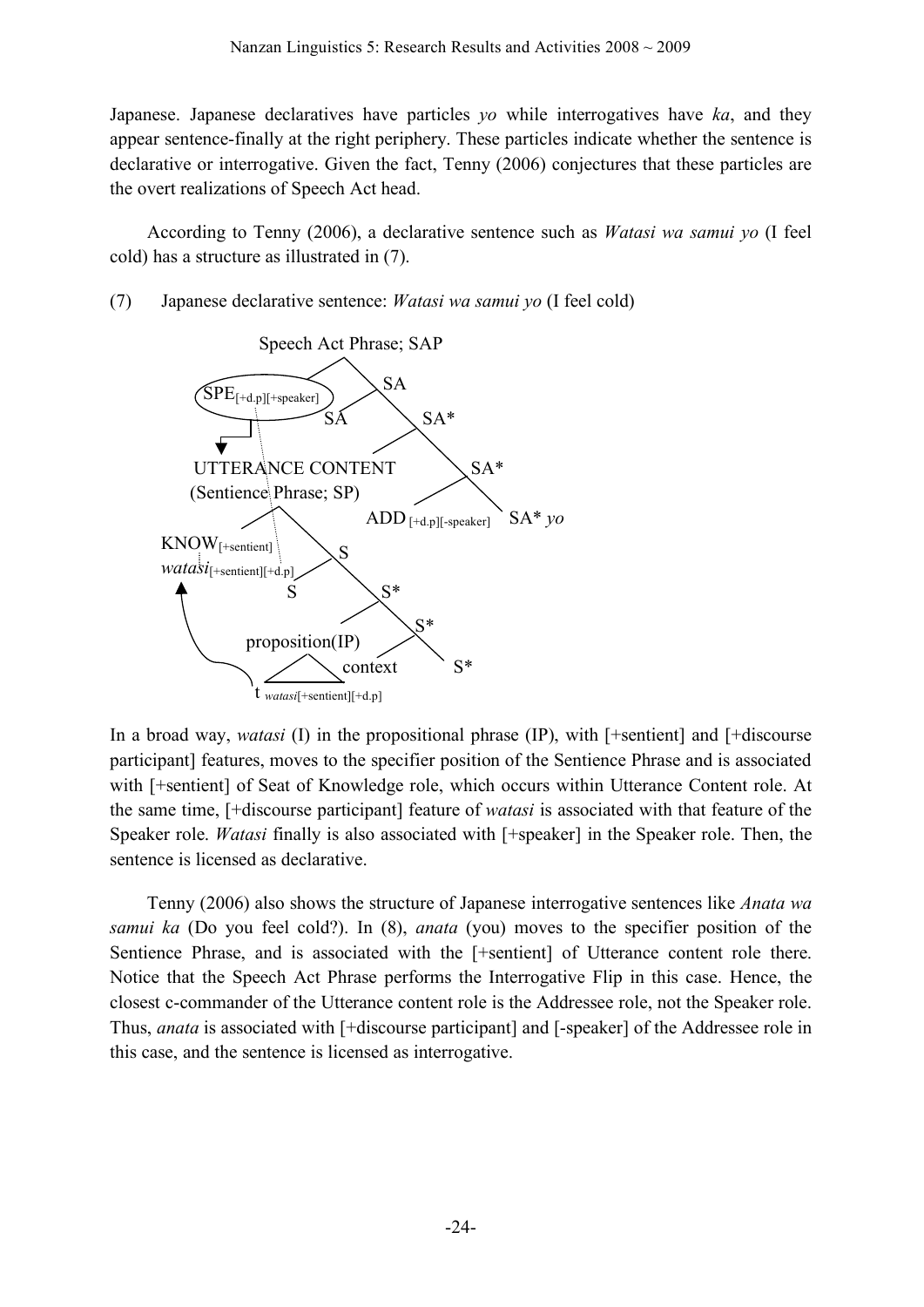(8) Japanese interrogative sentence: *Anata wa samui ka* (Do you feel cold?)



### **1.4. Goal of the Study**

In this paper, we first examine how infants control pitch contours in babbling and oneword stage based on the longitudinal studies with two Japanese-speaking children from 0 to 2. In section 3, we report the results of our observation. Infants can control the pitch contours for requests, interrogatives, declaratives and exclamatives at the babbling and one-word stage, replicating the results of the previous studies. Based on the results, in section 4, we first summarize our descriptive findings, then we argue that the infant's differentiation of their intonation contours is best analyzed as involving manipulation of Speech Act Phrase, supporting the Continuity Hypothesis. We discuss how the child intonation system is involved in syntactic development using the framework of syntax-discourse interface proposed by Speas and Tenny (2003). We propose that infants at the pre-verbal stage already have Speech Act Phrase and their intonation is part of the representation of it. Then, we argue whether children share the same intonation system as adults' or not, and suggest the continuity in intonation system from the beginning of the language acquisition. Section 5 concludes the study.

#### **2. Method**

#### **2.1. Subjects**

This study is based on the longitudinal observation of two Japanese-speaking boys. We observed Keitaro, from 0;2 through 1;8 and Yuta from 0;1 through 1;5. Their parents use Japanese exclusively in the daily life.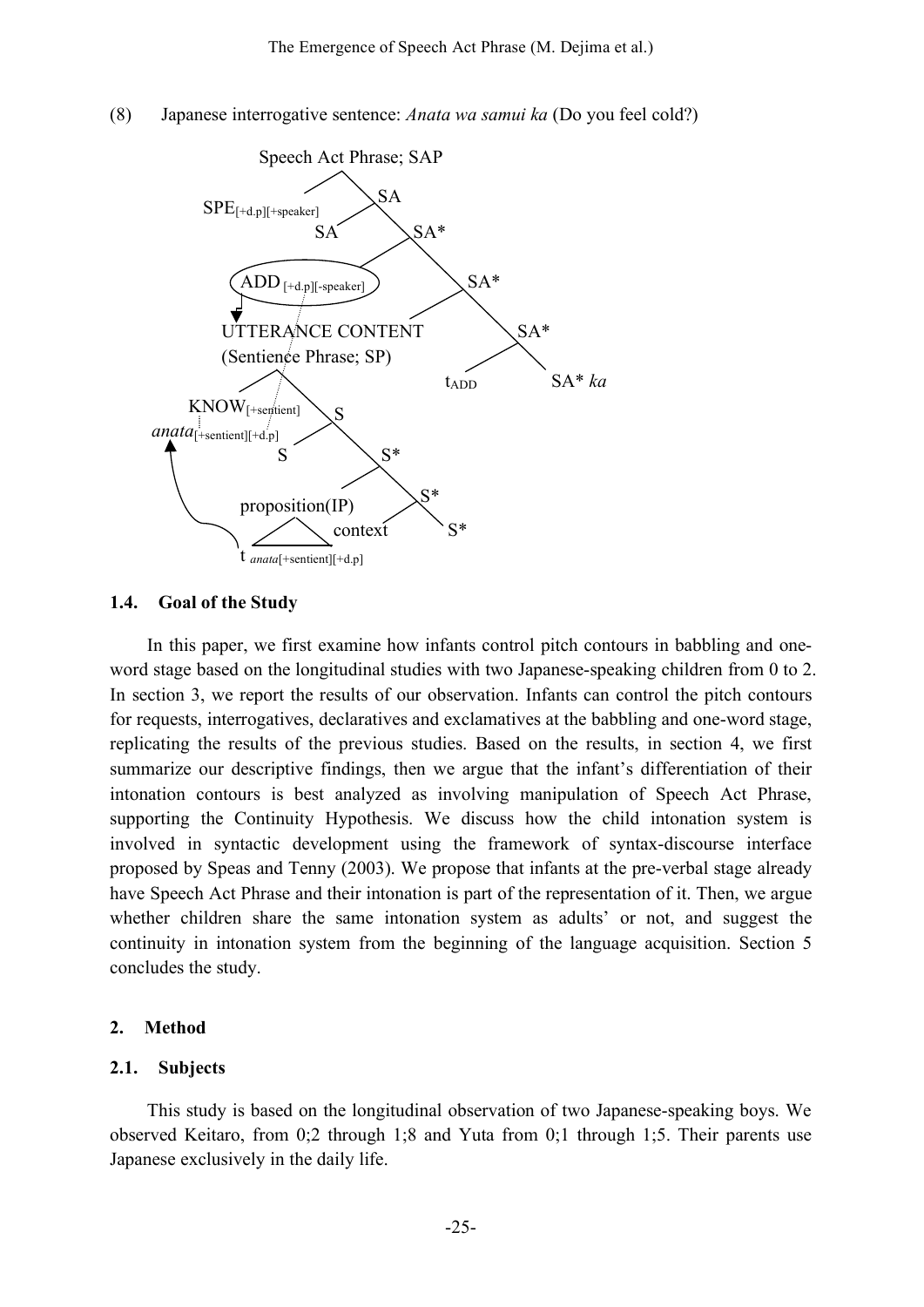# **2.2. Procedures**

We constantly videotaped Keitaro for 60 minutes a week, and Yuta for 30 minutes a week. They were videotaped with digital video cameras (Victor GR-D250 for Keitaro and Sharp VL-NZ10 for Yuta). Their data was basically recorded under natural contexts at home with their mothers, or researchers, and/or other caretakers.

# **2.3. Coding**

The collected data was reviewed by the researchers, and divided into 4 groups, requests, interrogatives, declaratives and exclamatives, on the basis of acoustic properties and contexts. We excluded the utterances which are close to crying, and we also excluded repetitions of the adults' utterances.

Phonetic properties of each utterance are analyzed by PRAAT, especially focusing on the pitch contours. PRAAT is software with which we can analyze, synthesize, manipulate speech, and create high-quality pictures for the articles and the thesis. We analyzed all the sound data we collected by this software in this study.

# **3. Results**

# **3.1. Requests**

Requests often appeared in our data. The examples (9) and (10) are some of them. In the context described in (9), Keitaro was playing with his mother. Keitaro was holding a puppet in his hand. He wanted the observer to manipulate the puppet for him. In this study, we regard this situation as a typical case of request. In this context, Keitaro produced babbling such like [e,e,e] as described in (9). When Keitaro asked his mother to operate the puppet, he repeated short and high pitched babbling like [e,e,e]. "↑" indicates that the pitch contour is rising.

(9) Situation: Keitaro (1;5.20) is playing with his mother in the room.

Keitaro: (Giving a puppet to mother)  $[e\uparrow, e\uparrow, e\uparrow, o\uparrow, o\uparrow, o\uparrow, o\uparrow]$  $[0\uparrow, 0\uparrow, 0\uparrow, 0\uparrow, 0\uparrow, 0\uparrow, 0\uparrow]$ 

Intended meaning: 'Manipulate the puppet for me.'

The pitch of each utterance-final-edge is consistently associated with rising contour. The intended meaning of his babbling in (9) could be kind of "Manipulate the puppet for me," or just "Do it." Figure 5 shows the results of the PRAAT analysis. It shows that each utterance has almost the same shape, and Keitaro is producing almost the same kind of [e] or [o] repeatedly, raising pitch at the utterance-edge-position.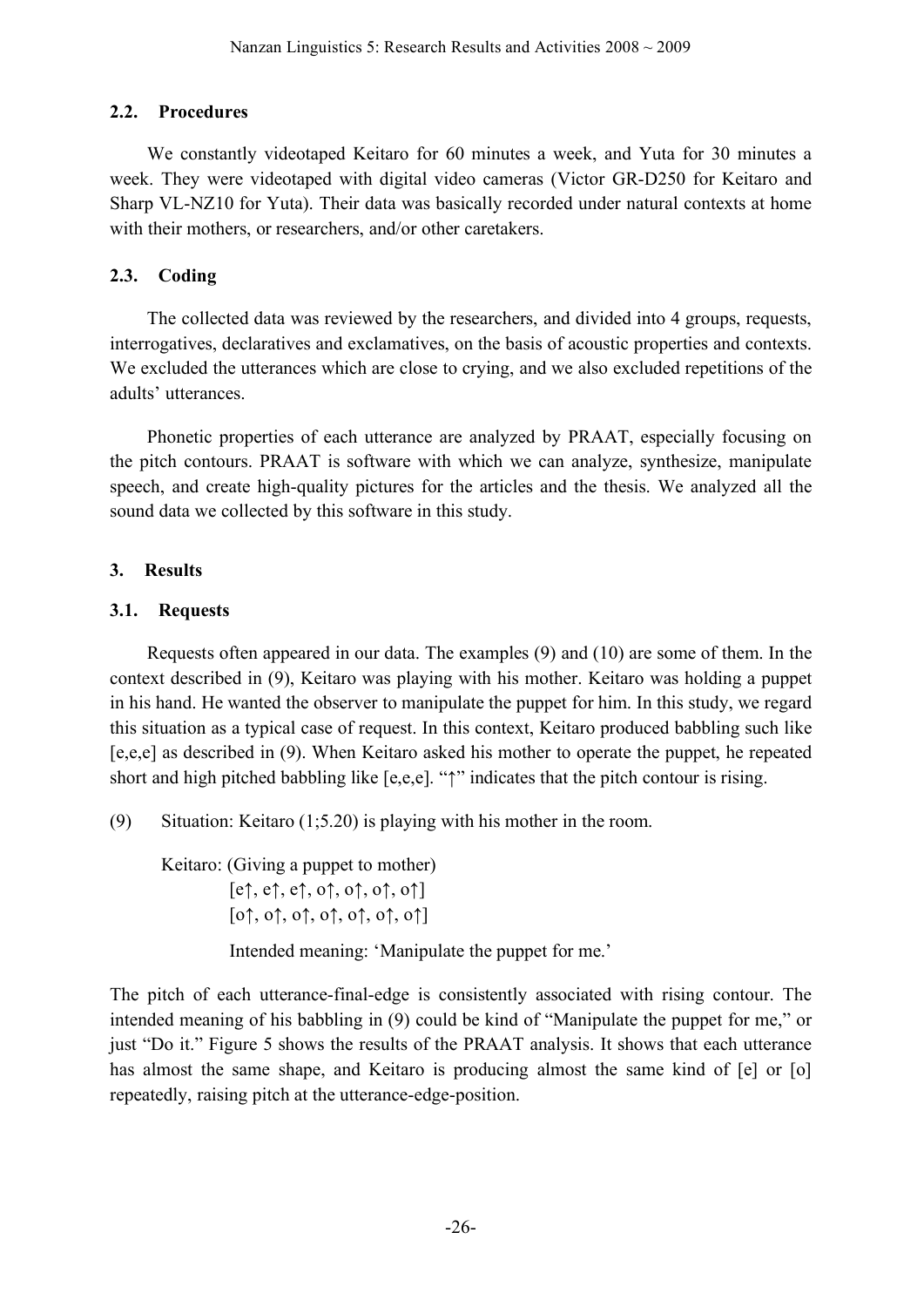**Figure 5.** F0 contour (pitch contour) of the utterance of babbling [e↑, e↑, e↑, o↑, o↑, o↑, o↑] [o $\uparrow$ , o $\uparrow$ , o $\uparrow$ , o $\uparrow$ , o $\uparrow$ , o $\uparrow$ ] in request context uttered by Keitaro at 1;5.20.



The example (10) is another example of request produced by Yuta at the age of 1;4. Yuta was playing with his grandmother in the bathroom and tried to insert and take off a stopper of a sink. However, he could not reach the stopper, so, he made a request with babbles. The intended meaning of the utterance is 'I want to insert a stopper.' He made the request with repeated babbles with rising contour. Figure 6 is the PRAAT analysis of (10).

(10) Situation: Yuta (1;4.23) is trying to insert a stopper.

Yuta: [a↑a↑a↑a↑ a↑a↑a↑a↑]+ (reaching out his hand for a stopper.) Intended meaning: 'I want to insert a stopper by myself.'

Mother: Hame tai no? insert want Q

'Do you want to insert a stopper?'

Yuta: [a↑]

Intended meaning: 'Yes, I want!'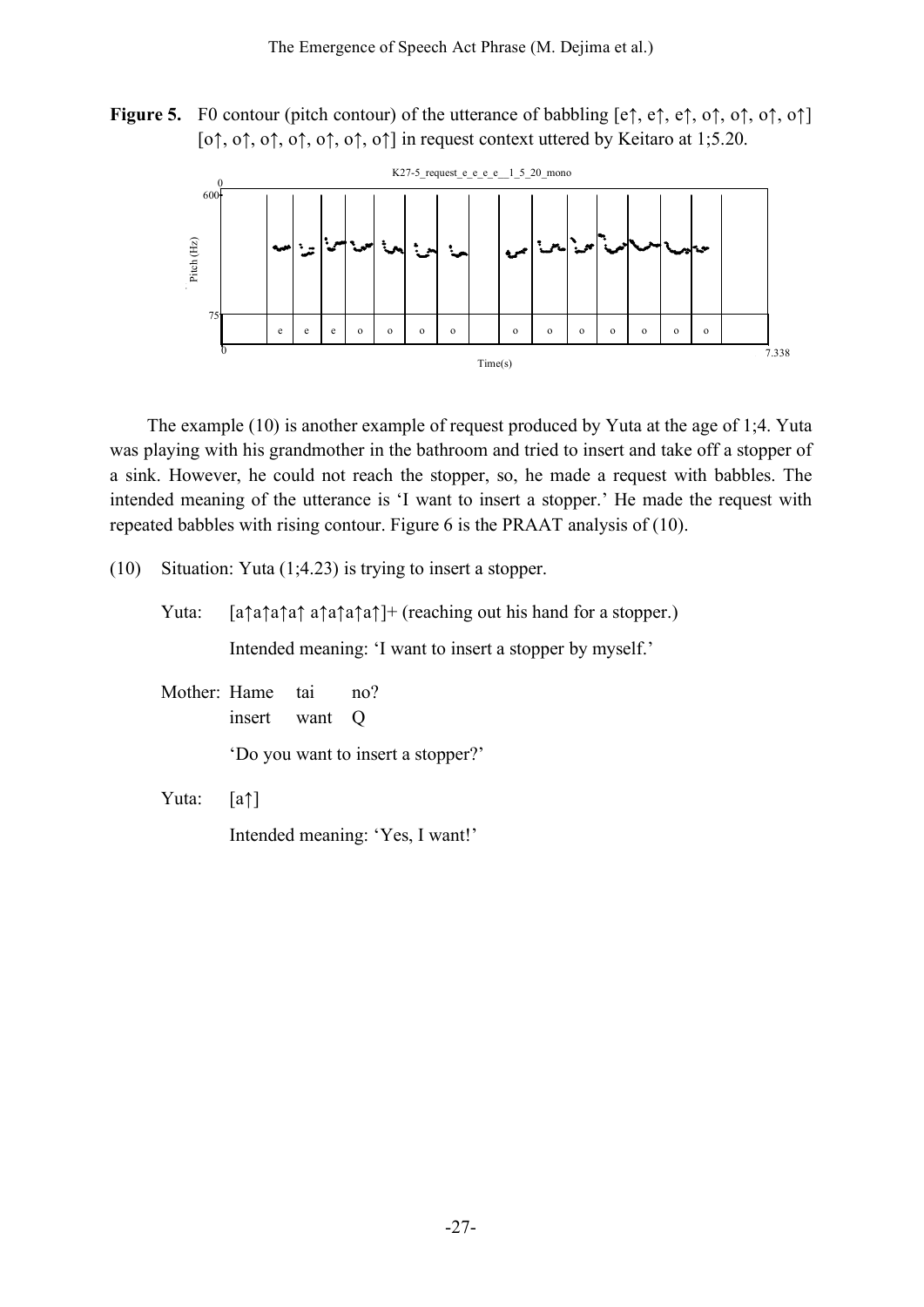**Figure 6.** F0 contour (pitch contour) of the utterance of babbling [a↑a↑a↑a↑a↑a↑a↑a↑] in request context uttered by Yuta at 1;4.23.



The percentage of two infants' utterances with rising and non-rising pitch contours in the request context observed in a 60-minute session, which is randomly picked up from whole data, is presented in Table1.

**Table 1.** Percentage (number) of rising / falling pitch contours in the request context

| Subject                      | Rising      | Not Rising (Falling) |  |
|------------------------------|-------------|----------------------|--|
| Keitaro (Total utterances=8) | $100\%$ (8) | $0\%$ (0)            |  |
| Yuta (Total utterances = 57) | $93\%(53)$  | $7\% (4)$            |  |

### **3.2. Interrogatives**

We collected the data of interrogative context from Keitaro and Yuta. One of the examples is described in (11). In (11), Keitaro was playing with his mother. He was looking at flowers in the vase. Then he began to play with them. His mother told him not to do so. Then, apparently, he asked back what she said. We conjecture that this would be a typical case of interrogatives by the infants.

(11) Situation: Keitaro (1;4.6) is on the table, touching flowers in the vase.

Mother: Ohana wa daizi da yo. flowers Top precious copula Part

'You must cherish the flowers. They are precious.'

Keitaro: [e↑] [e↑] (Then, Keitaro looks at mother.)

Intended meaning: 'What did you say?'

Mother: N? daizi da mon. huh precious copula Part

'Huh? I said they are precious.'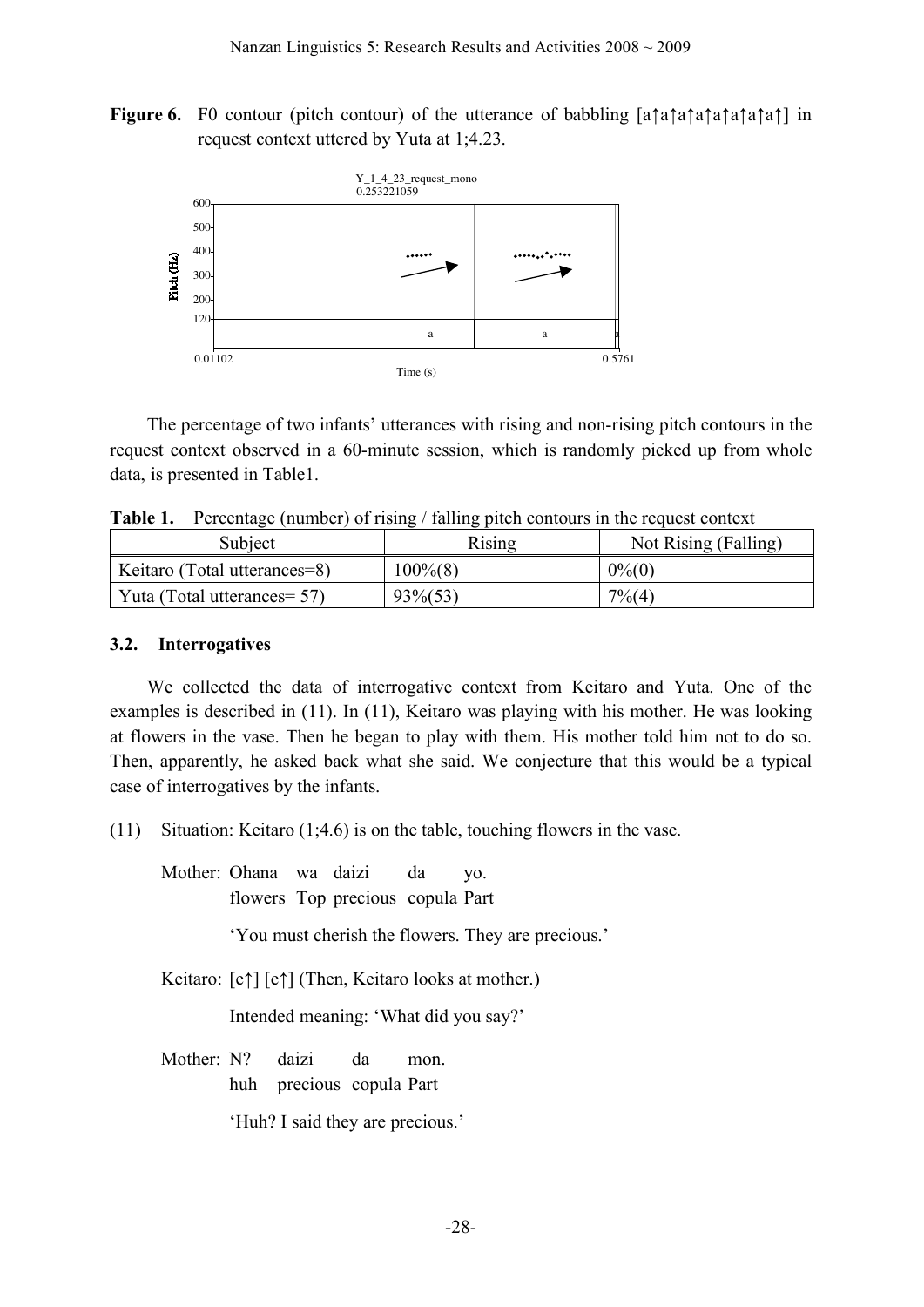Keitaro: (Looking at mother) [e↑]

Intended meaning: 'What did you say?'

When Keitaro asked the question to his mother, he produced short and high pitched babbling, and its end was rising. The intended meaning could be kind of "What did you say now?" Whenever he babbled in this question context, he produced the same pattern of utterance whose final-edge was raised. Figure 7 shows that the babbling utterance in the interrogative context is short and has rising pitch contour at the end.

**Figure 7.** F0 contour (pitch contour) of the utterance of babbling [e↑] in interrogative context uttered by Keitaro at 1;4.6. (Circled)



The next example is also considered to be interrogative. In (12), Yuta was opening a present with his grandmother, wondering what was in it. When he looked into the bag, he uttered [a:], whose intended meaning would be 'What's in it?' Then, after he found the things in the bag, he uttered [atta ta], which probably meant he found something in it. [atta ta] or [atta] is one of the one-words which he produced frequently at that time. Figure 8 is the PRAAT analysis of (12). It shows the rising pitch contour.

(12) Situation: Yuta (1;5.19) opens a bag of present.

Yuta:  $[a:\uparrow] + (looking into the bag)$ 

Intended meaning: 'What's in it?'

[atta ta]

Intended meaning: 'I found something in it.'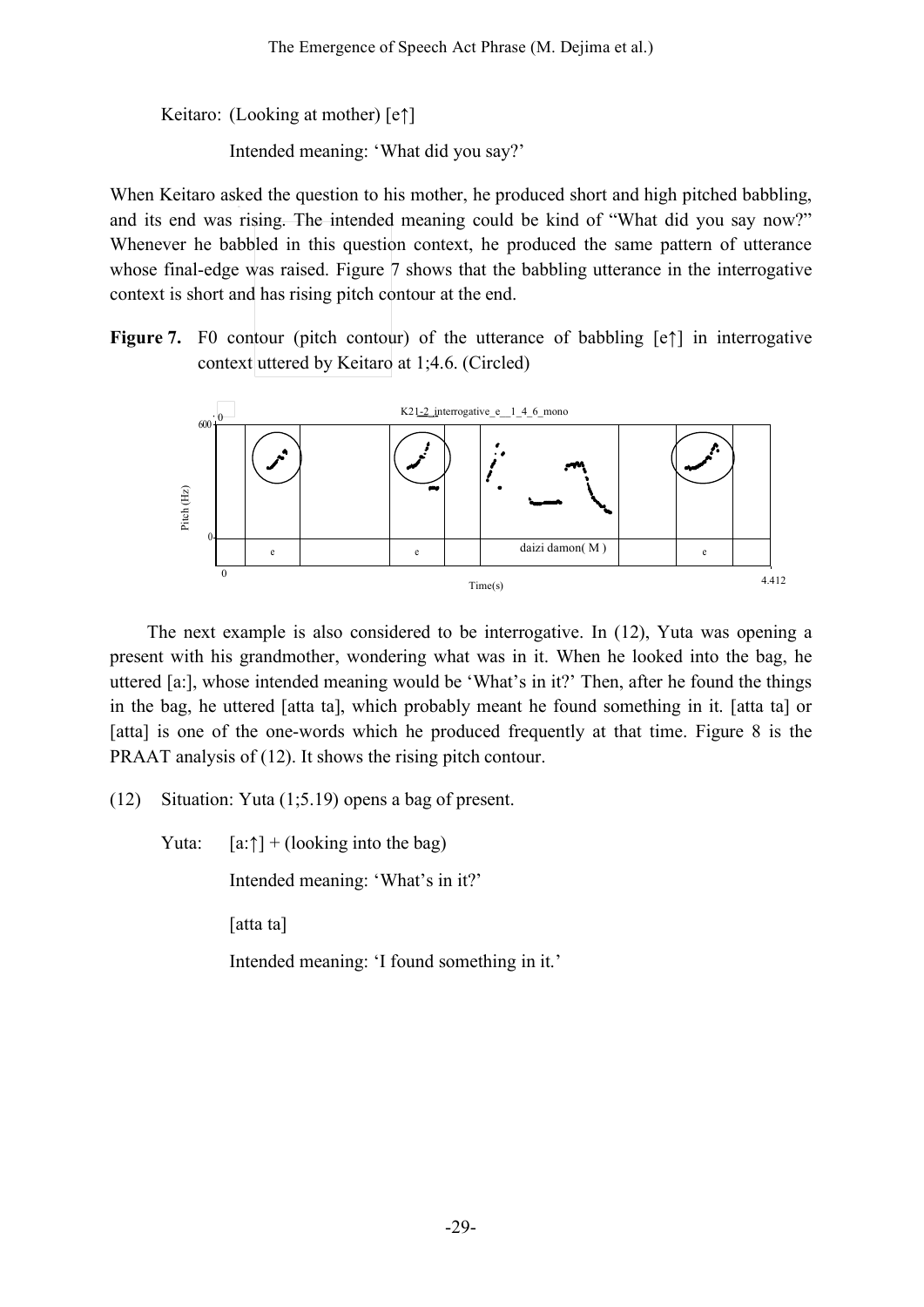**Figure 8.** F0 contour (pitch contour) of the utterance of babbling [a↑] in interrogative context uttered by Yuta at 1;5.19.



The percentage of two infants' utterances with rising and non-rising pitch contours in the interrogative context observed in a 60-minute session, which is randomly picked up from whole data, is presented in Table 2.

**Table 2.** Percentage (number) of rising/ falling pitch contours in the interrogative context

| Subject                       | Rising                | Not Rising (Falling) |  |
|-------------------------------|-----------------------|----------------------|--|
| Keitaro (Total utterances=28) | $100\frac{3}{2}$ (28) | $0\%$ (0)            |  |
| Yuta (Total utterances=2)     | $100\%(2)$            | $0\%$ (0)            |  |

## **3.3. Declaratives**

We also collected the utterances which were considered to be declaratives. In (13) Keitaro was watching his favorite movie. Suddenly the video stopped (the observer stopped the video on purpose), and the picture he saw disappeared. Keitaro described what has just happened in front of him by babbling [a]. The intended meaning could be kind of 'Something unusual has happened.' or 'It stopped.'

(13) Situation: Keitaro (1;4.20) is watching movie. Suddenly the video stops and the picture disappears.

Keitaro: (Pointing at a part of the picture)  $[e, 0, 0, 1][0]$ 

Intended meaning: 'Something strange has happened.'

In this example, there is no rising pitch contour at the end of each utterance. This is the major difference from the utterances in the request and interrogative context. Figure 9 is the PRAAT result of Keitaro's utterance in (13). There is no rising pitch contour at the end of utterances.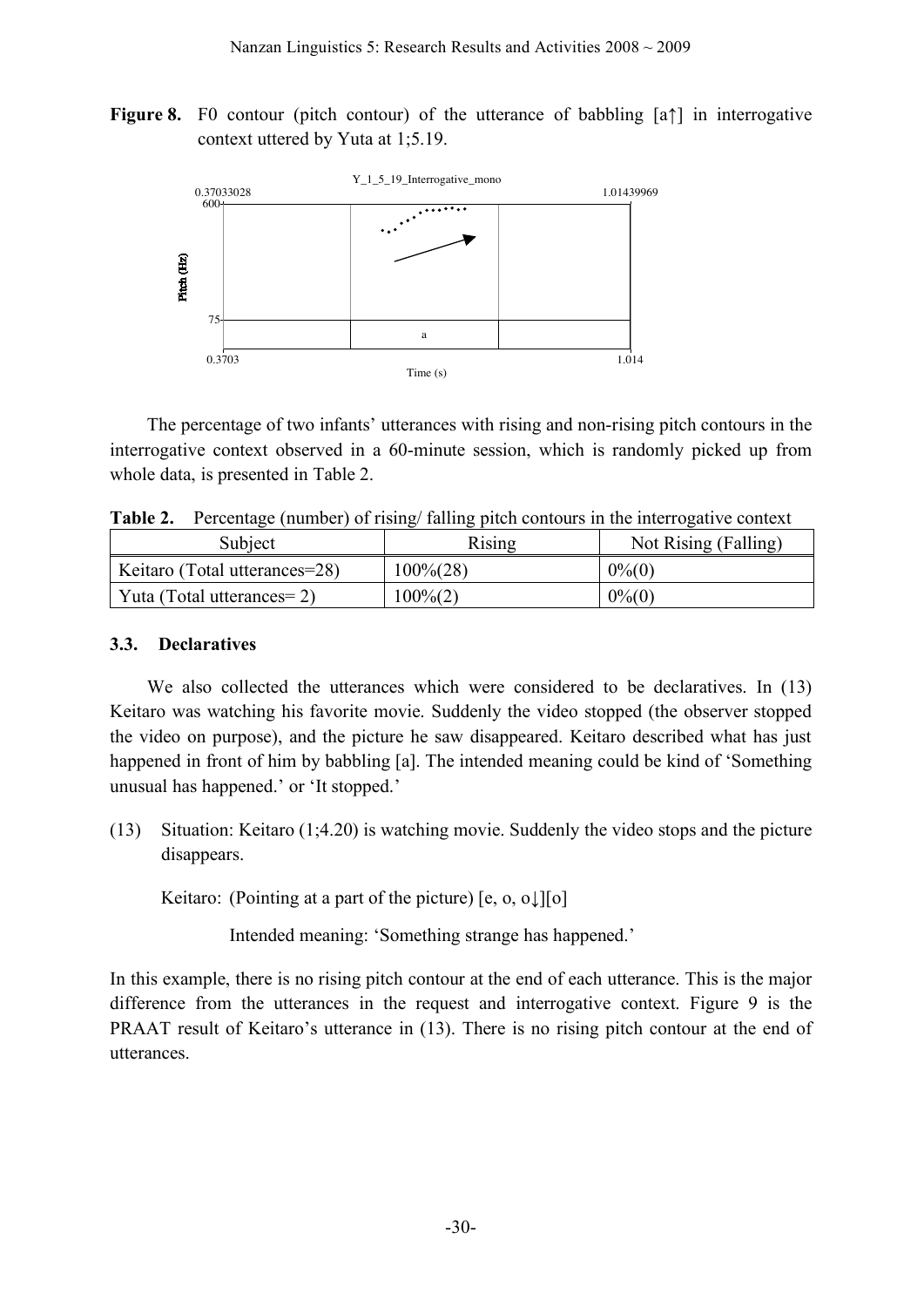**Figure 9.** F0 contour (pitch contour) of the utterance of babbling  $[e, o, o]$ [o] in declarative context uttered by Keitaro at 1;4.6. (Circled)



The example (14) is another example of declaratives produced by Yuta. In (14), Yuta was reading a picture book by himself. Every time he turned a page, he made babbling. We judge these utterances to be declaratives because that the book was one of his favorite and he had read the book over and over. We consider that he was describing the content of the story in the page such as "Here is a frog. "Yuta pointed to a frog on the page, and produced [da:] with falling contour as Figure 10 illustrates.

- (14) Situation: Yuta (1;4.6) is reading a picture book by himself.
	- Yuta:  $[da \downarrow] + (pointing to a frog on the page)$

Intended meaning: 'Here is a frog.'

**Figure 10.** F0 contour (pitch contour)of the utterance of babbling [da] in declarative context uttered by Yuta at 1;4.6. (Circled)



The percentage of two infants' utterances with rising and non-rising pitch contours in the declarative context observed in a 60-minute session, which is randomly picked up from whole data, is presented in Table 3.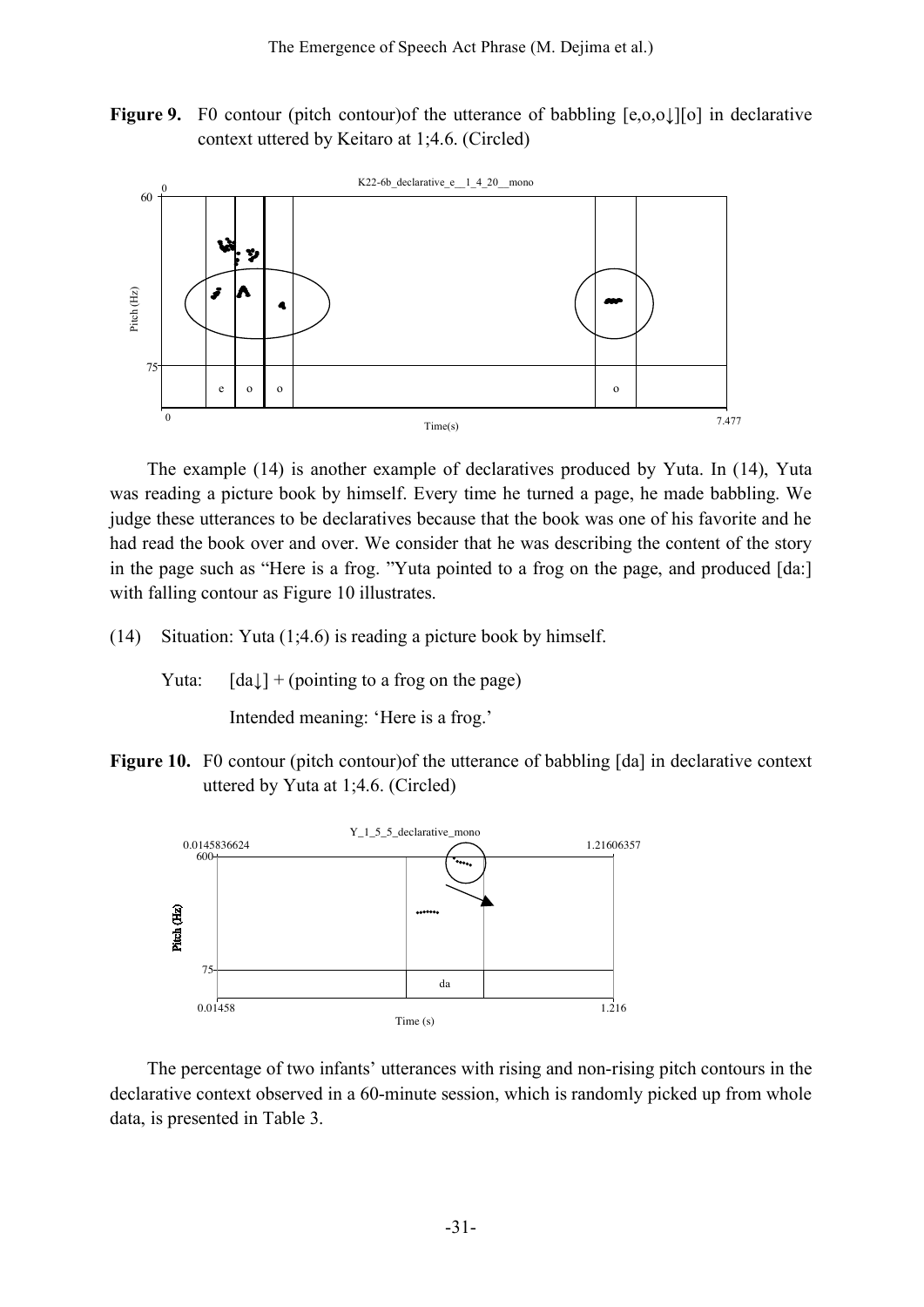| Twele of the context (mandel) of Home, and the context of the accumulity content |                |                      |  |  |  |
|----------------------------------------------------------------------------------|----------------|----------------------|--|--|--|
| Subject                                                                          | Rising         | Not Rising (Falling) |  |  |  |
| Keitaro (Total utterances=28)                                                    | $0\%$ (0)      | $100\frac{6}{28}$    |  |  |  |
| Yuta (Total utterances = 169)                                                    | $3\frac{6}{5}$ | $97\% (164)$         |  |  |  |

**Table 3.** Percentage (number) of rising / falling pitch contours in the declarative context

## **3.4. Exclamatives**

Lastly, we show the examples of exclamatives. When people describe something in surprise, they employ exclamatives. In (15), Keitaro was playing with his aunt. They were playing with an umbrella. First, Keitaro made a request to his aunt to open the umbrella by raising intonation, and then, his aunt opened the umbrella. What we focus here is the moment when the umbrella was opened. She opened the umbrella and showed it to him, and he was very surprised at the sudden motion of the umbrella. At the moment when the umbrella was opened, he said [oo] in admiration. We refer to the utterance made in this kind of situation as exclamatives.

(15) Situation: Keitaro (1;5.3) plays with his aunt with an umbrella. Keitaro's aunt opens the umbrella and shows it to him, and he is surprised at the motion of the umbrella.

Keitaro: (Looking at the umbrella) [oo↓]

Intended meaning: 'It's open!'

As shown in Figure 11, there is no rising pitch contour at the end of Keitaro's utterance in (15).

**Figure** 11. F0 contour (pitch contour) of the utterance of babbling  $[oo]$  in exclamative context uttered by Keitaro at 1;5.3.



Utterances in (16) are the other examples of exclamatives in babbling and declaratives in one-word, respectively. In (16), Yuta was reading a picture book with his father. When he looked at a picture of a ladder truck, he produced [oa:] with falling contour with excitement. Then he looked at the same truck on the page and produced [bapu], which meant 'bus' with falling contour, although father told Yuta the name of the truck, a ladder truck. [bapu] is an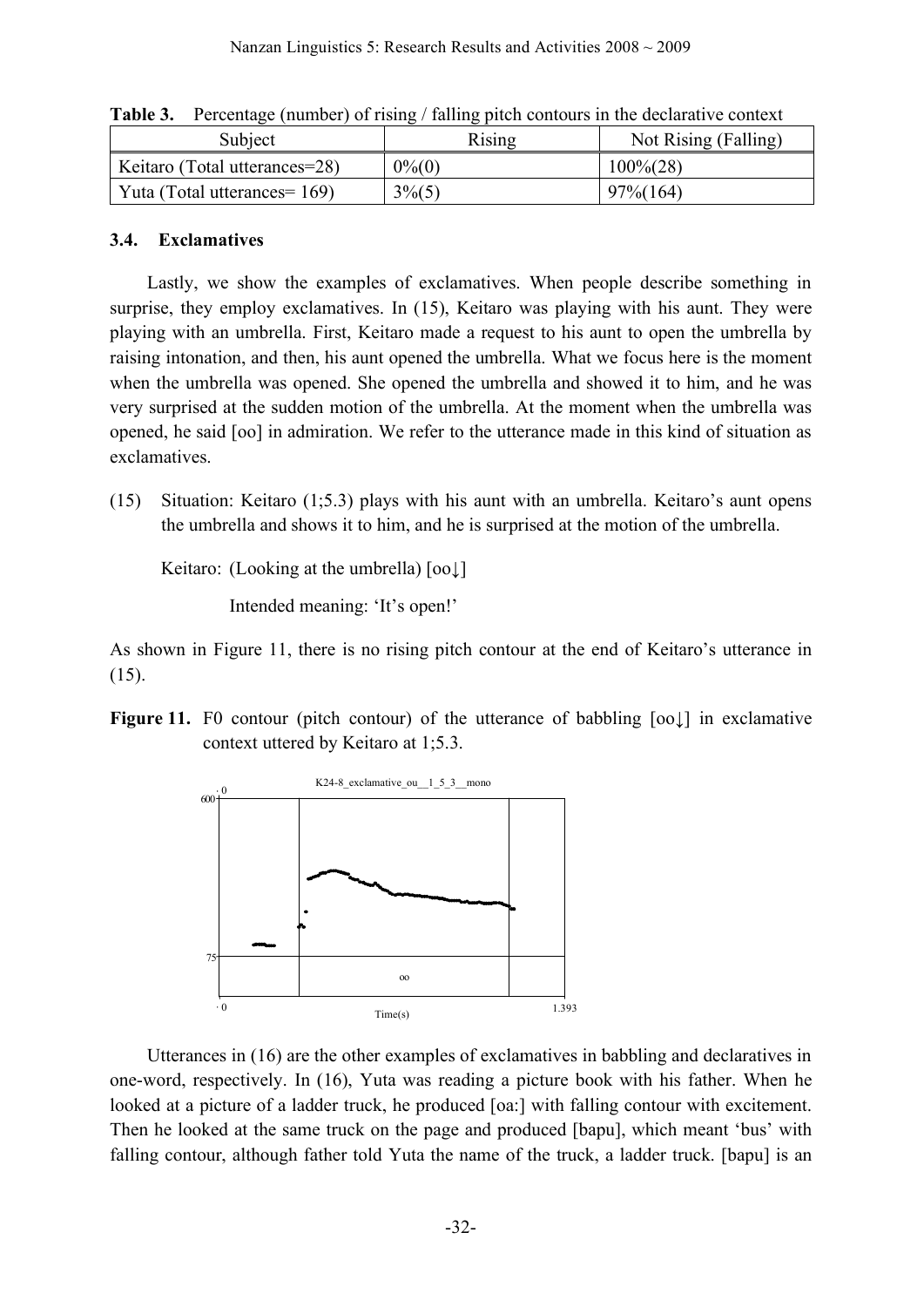overgenerated noun referring to the big square cars in general, and one of the earliest oneword utterance that Yuta acquired.

(16) Situation: Yuta (1;5.15) is reading a picture book with his father.

| Yuta: | $\lceil$ oa: $\downarrow$ ] + (look at a picture of a ladder truck)      |  |  |
|-------|--------------------------------------------------------------------------|--|--|
|       | Intended meaning: 'What a cool truck!' [exclamative]                     |  |  |
|       | Father: Oo, hashigosha.<br>oh ladder truck                               |  |  |
|       | 'Oh, it's a ladder truck.'                                               |  |  |
| Yuta: | $\lceil$ bapu $\downarrow$ + (look at a picture of a fire engine)<br>bus |  |  |
|       | Intended meaning: 'It's a bus.' [declarative]                            |  |  |

Figure 12 is the PRAAT analysis of (16). The pitch contours of both utterances, exclamative in babbling and declarative in one-word, are falling. Nakatani (2005) reports that babbling and one-word utterances shared the same intonation patterns. Our results are consistent with her report. In addition, the duration of the babble of exclamative is longer than that of requests and interrogatives.

**Figure 12.** F0 contour (pitch contour) of the utterance of babbling [oa↓] in exclamative context uttered and the utterance of [bapu↓] by Yuta at 1;5.15.



The percentage of two infants' utterances with rising and non-rising pitch contours in the exclamative context observed in a 60-minute session, which is randomly picked up from whole data, is presented in Table 4.

**Table 4.** Percentage (number) of rising / falling pitch contours in the exclamative context

| Subject                         | Rising     | Not Rising (Falling) |  |
|---------------------------------|------------|----------------------|--|
| Keitaro (Total utterances=4)    | $25\%$ (1) | $75\%(3)$            |  |
| Yuta (Total utterances = $10$ ) | $0\%$ (0)  | $100\% (10)$         |  |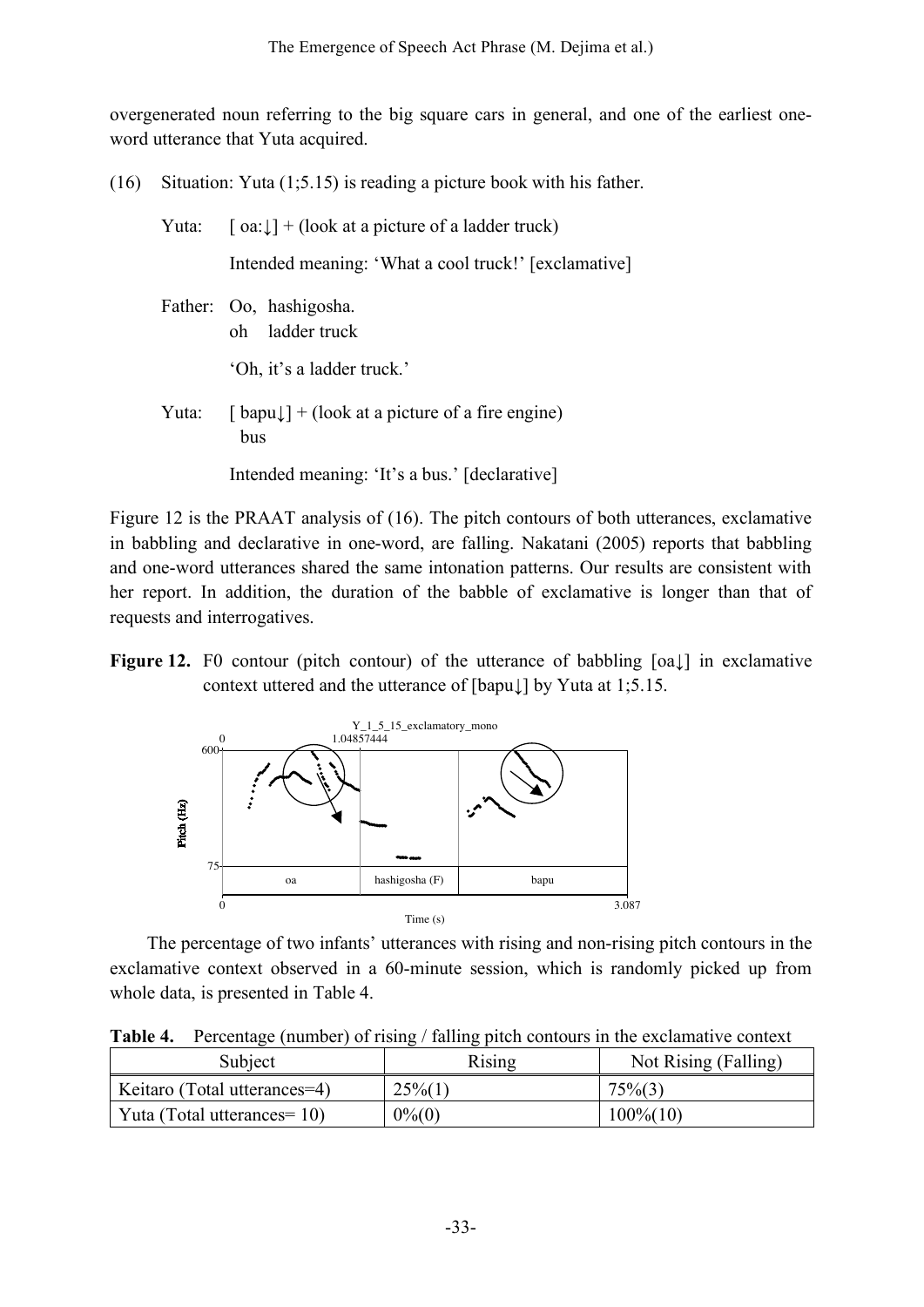# **3.5. Summary**

In Table 5, we summarized the phonetic patterns of utterances produced by Keitaro and Yuta depending on the context. Surprisingly, both infants shared exactly the same phonetic properties in each context, and each sentence type is characterized by distinctive phonetic patterns. In the context of request, the pitch contours are both rising at the end of utterances. In addition, the utterances were made in repetition with intensity, and the duration is relatively short. In interrogatives, the pitch contours are also rising, but the utterances are not repeated. Then, in declaratives, the pitch contours are falling, and the duration is relatively short. Finally, in exclamatives, the pitch contours are falling, but the duration of them is relatively long. In addition, the utterances of exclamatives are rather intensified compared to the declaratives.

| Type of        | Subject | Pitch         | Duration     | Intensity   | Repetition    |
|----------------|---------|---------------|--------------|-------------|---------------|
| sentence       |         | contours      |              |             |               |
| Requests       | Keitaro | Rising        | <b>Short</b> | Intensified | Repetition    |
|                | Yuta    | Rising        | Short        | Intensified | Repetition    |
| Interrogatives | Keitaro | Rising        |              |             | No repetition |
|                | Yuta    | <b>Rising</b> |              |             | No repetition |
| Declaratives   | Keitaro | Falling       |              |             | (Repetition)  |
|                | Yuta    | Falling       |              |             | (Repetition)  |
| Exclamatives   | Keitaro | Falling       | Long         | Intensified | No repetition |
|                | Yuta    | Falling       | Long         | Intensified | No repetition |

**Table 5.** Summary of phonetic properties of each context

# **4. Discussion**

## **4.1. Descriptive Findings in the Study**

The present longitudinal study indicates that Keitaro and Yuta can skillfully control the four distinctive patterns of babbling, depending on the contexts. The most crucial phonetic property is the presence (and absence) of rising pitch contours. The subjects in the present study crucially control the pitch contour at very early stage of acquisition.

Our findings clearly support the claim by Nakatani (2005), Murasugi and Nakatani (2005), Murasugi and Nakatani-Murai (2007), and Nakatani-Murai (2008). Besides, we found another interesting fact. Keitaro and Yuta control the intonation patterns in the exclamative context as well. Utterances produced by the subjects in the contexts of request and interrogative are quite similar in that they both have the rising pitch contours at the end of the utterances. Unlike interrogatives and requests, declaratives and exclamatives do not involve the rising pitch contours at the end of utterances. These phonetic findings are confirmed more accurately by the use of PRAAT analysis in the present study.

The results we obtained from the subjects are exactly the same despite the fact that they were brought up in the different environment. The present results therefore reveal that there is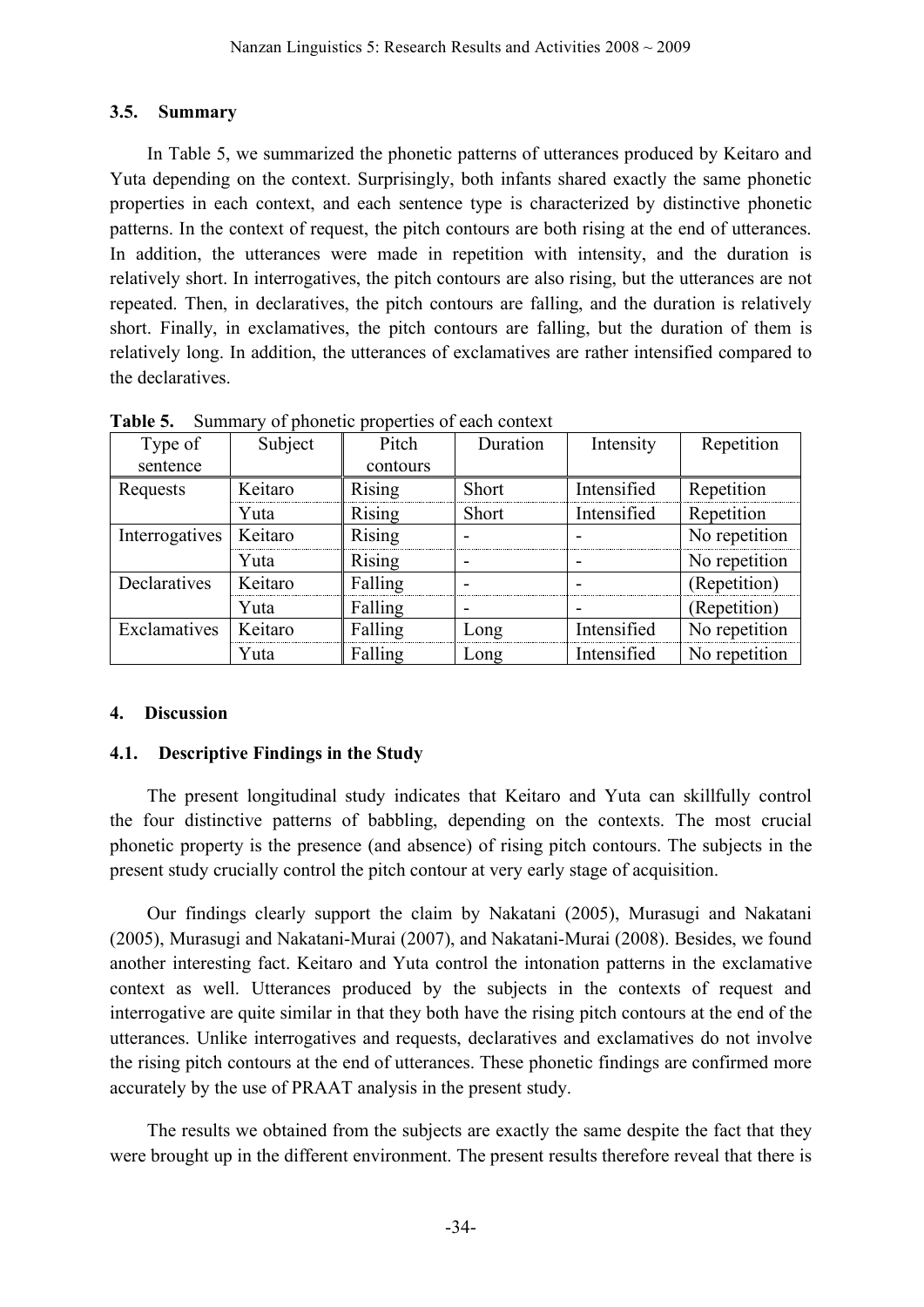uniformity in the properties of pitch contours produced by the Japanese-speaking infants before two-word stage.

## **4.2. Speech Act Phrase in Child Grammar**

Now, we discuss why infants control pitch contours, and distinguish requests and interrogatives from declaratives and exclamatives. The present data of pitch-controlled babbling possibly indicate that some part of syntactic faculty. We suggest that children in fact do make distinction even before two-word stage, and argue that Speas and Tenny's (2003) and Tenny's (2006) theory of Speech Act Phrase would provide a natural explanation for the infants' distinctive use of pitch contours.

First of all, we clarify what infants know at the stage in question, as is summarized in (17). First, our descriptive findings show that infants seem to distinguish the presence or absence of the addressee. This fact suggests that they seem to know that the notion of addresser and addressee is necessary to identify a sentence already.

(17) What infants know at the stage in question:

a. Point of View:

Infants can distinguish the presence or absence of the addressee.

b. Pitch Contour:

When the infants ask or request for something, or when they expects responses from someone else, they produce babbling with the rising pitch contours.

c. "Proposition":

Ask something (Food, or their curious things) or Describe something(interesting) (but they do not talk about past or future, nor unrealistic events.)

d. "Syntax": No verbal "combination"

Under the theory of Speech Act Phrase, we analyze that when children produce utterances without rising pitch contours, the Addressee role in the Speech Act Phrase does not undergo Interrogative Flip. The infants' utterances therefore have a structure like (18). In (18), the Speaker role c-commands the Utterance Content role. The structure indicates that the speaker is the anchor of the point of view, and the sentence is interpreted as declarative. In other words, Speech Act head that does not perform Interrogative Flip does not trigger rising pitch contours by hypothesis, so that the declarative utterances are produced without rising pitch contours.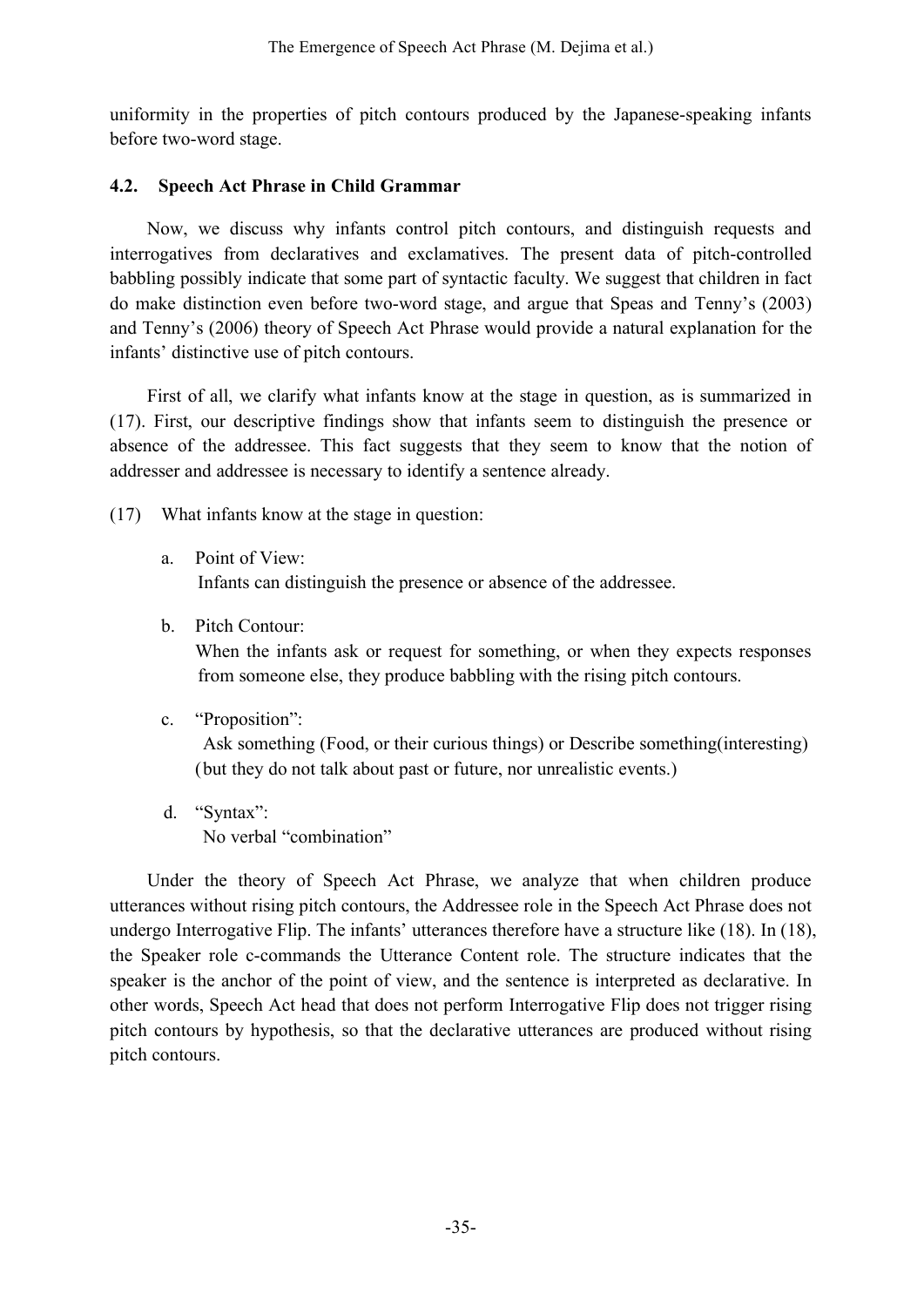(18) Child Declaratives: [a] (No Interrogative Flip  $\rightarrow$ No rising intonation)



In child interrogatives, on the other hand, we analyze that Speech Act head that performs Interrogative Flip does trigger rising pitch contours by hypothesis, so that the declarative utterances are produced without rising pitch contours in this case. The structure of interrogatives that children have would be, just like adult grammar, something like (19) according to Speas and Tenny's framework. In (19), the Addressee role moves to the specifier position above the Utterance Content (proposition) role. The Addressee is now the closest ccommander of the Utterance Content (proposition) role. Then, the Addressee controls the Utterance Content, and become the anchor of the point of view.

(19) Child interrogatives:  $[e \uparrow]$  (Interrogative Flip  $\rightarrow$ Rising intonation)



Crucially, recall here that Speas and Tenny analyze both interrogatives and requests in the same way with respect to the Interrogative Flip. Under their analysis, children's pitch contours can be interpreted as those directly reflecting the natural class of interrogatives and requests. Children raise the pitch contour at the utterance edge for both types of utterances. Hence, in the case of child's requests, just like the interrogatives, the Addressee role moves to the spec position above the Utterance Content role by Interrogative Flip. The Addressee is now the closest c-commander of the Utterance Content argument as shown in (20). In requests, like interrogatives, the Addressee controls the Utterance Content role, and become the anchor of the point of view.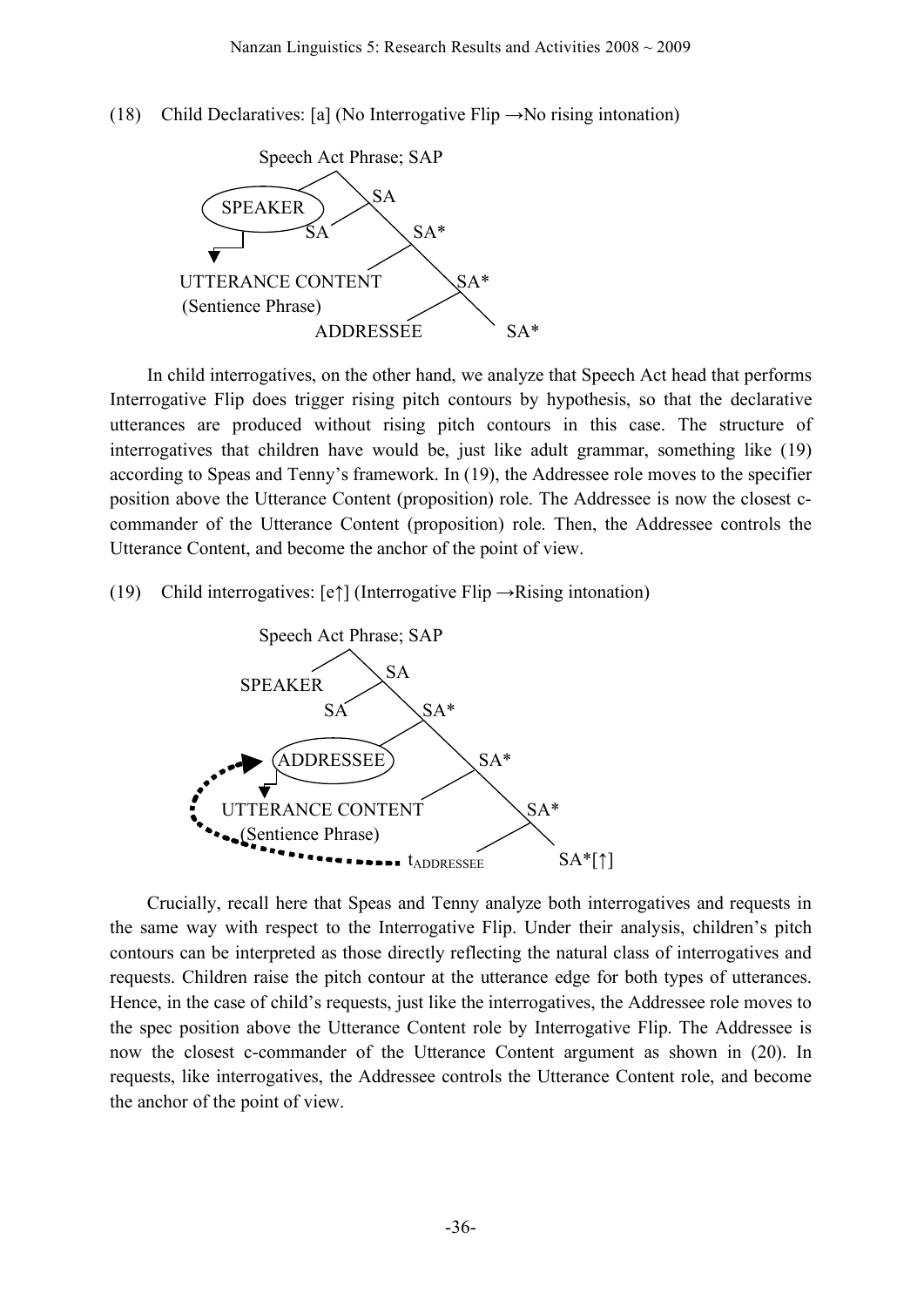(20) Child Imperatives:  $[e\uparrow, e\uparrow, e\uparrow]$  (Interrogative Flip  $\rightarrow$ Rising intonation)



To summarize, the distinctive pitch contours found between requests/interrogatives and declaratives reflect the very early stage of child syntactic structure. At this stage, the topmost edge of CP layers, namely Speech Act Phrase, is at least realized as we can see from phonological properties such as pitch contours (and possibly gesture or eye gazing) employed by infants.

#### **4.3. Pitch Contours in Infants' Babbling under Continuity Hypothesis**

In this section, we consider the adult pitch contours for each context. In the interrogative sentence, the adults raise pitch contours at the sentence edge position, while they do or sometimes do not raise pitch contours at the end of the request sentences. Infants, on the other hand, raise pitch contours at the end of both request and interrogative utterances. We therefore also need to explain why infants, before "sentences" show up in their production, exclusively raise the pitch contour for requests, unlike adult.

It is generally considered that the feature in the head of CP layers is responsible for the adult pitch contour for interrogatives, request and declaratives. Several projections in the derivation are involved in the system, and the syntactic operation, such as Subject-Aux Inversion or Fronted versus in situ wh-questions, are also associated with the pitch contour. The pitch contours at the end of sentences are determined as a result of those proper licensing processes of "whole syntax" including Speech Act Phrase.

Though one might say that this fact indicates that infants have different licensing system from adults at the beginning of acquisition, we do not consider this is the case. We make a detailed PRAAT analysis of adults' requests, and show that the request in full sentences equips the falling pitch contour, while the casual request, which is not syntactically completed, is actually associated with the rising pitch contour as in (21) and Figure 13.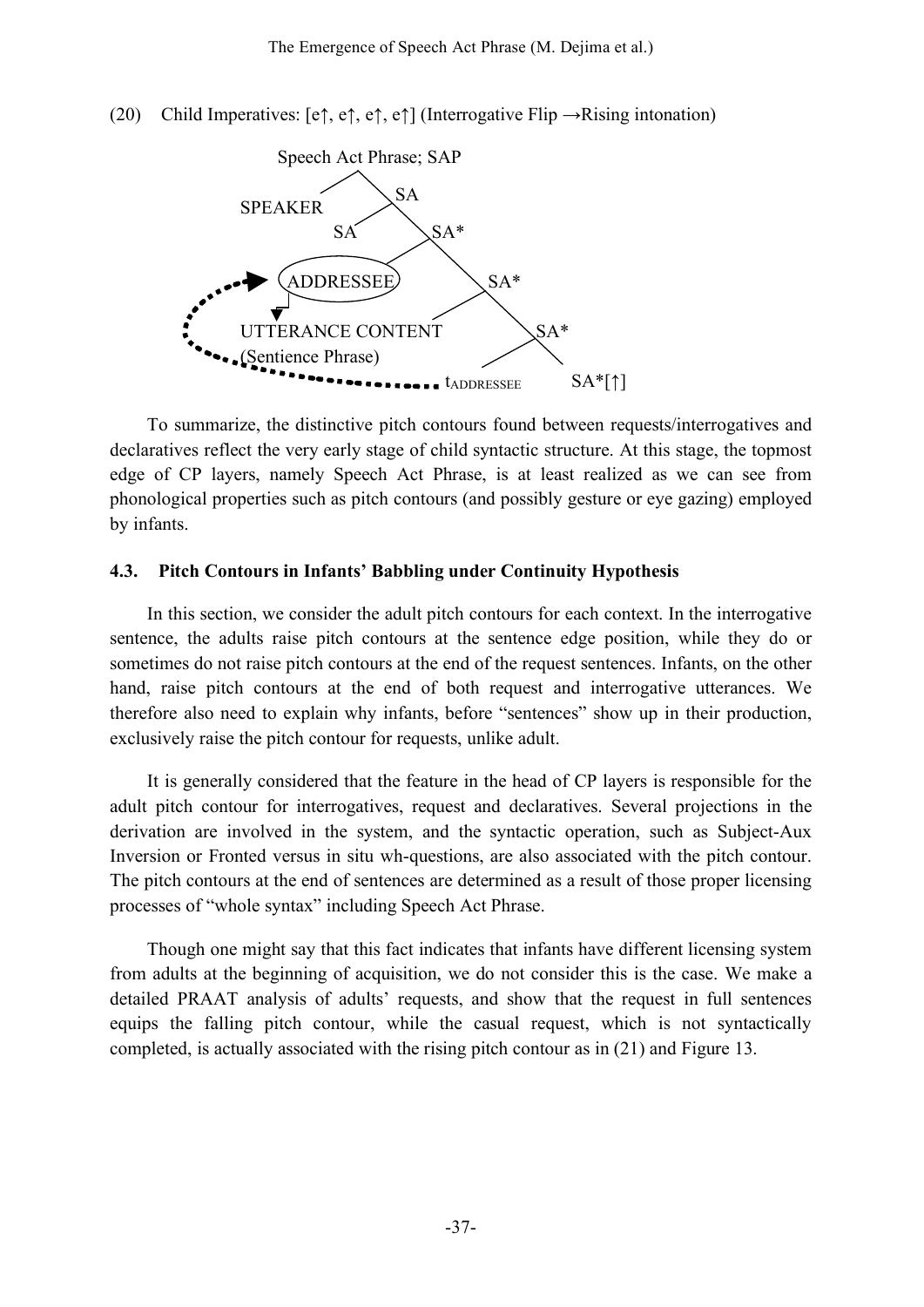(21) Situation: Yuta's grandmother asks Yuta to lay blocks.

Grandmother: Yuutyan, tukuttemite.

Yuutyan lay-them-up

'Yuutyan, lay them up.'

**Figure 13.** F0 contour (pitch contour) of the utterance 'yuutyan, tukuttemite' in request context uttered by Yuta's grandmother. (Circled)



We consider that this result indicates that what apparently looks like the child-specific intonation pattern is not in fact deviant from adults', but is, in fact, in accordance with the intonation pattern associated with the truncated phrases in the adult grammar. We therefore suggest that once the whole phrases of the sentence are "verbalized," then, the children will begin to employ the "adult-like" lowering pitch contours in request sentences. Our findings indicate that the infants share the same intonation patterns with adults from the very beginning of acquisition, thereby supporting the Continuity Hypothesis.

## **5. Conclusion**

In this paper, we examined how infants at the babbling and one-word stage controlled their pitch contours in accordance with the context based on the longitudinal observation with two Japanese speaking infants. We reported that the pitch contours in requests and interrogatives rises, but in declaratives and exclamatives falls. On the basis of these descriptive findings, we analyzed that the infants, whose utterances are not verbally syntactically realized, already have Speech Act Phrase and they can discriminate the sentence type. We proposed that children do have at least the CP layers (more specifically, Speech Act Phrase), the edge of the syntactic structure, from the beginning of acquisition, and they verbalize it by employing phonological properties such as pitch contours, (and possibly gestures or eye gazing) in the very early stage of acquisition. In addition, based on a detailed PRAAT analysis, we also reported that children and adults share the same intonation patterns from the very early stage of language acquisition. Taken together, the findings suggest that there is continuity between pre-verbal and verbal stage.